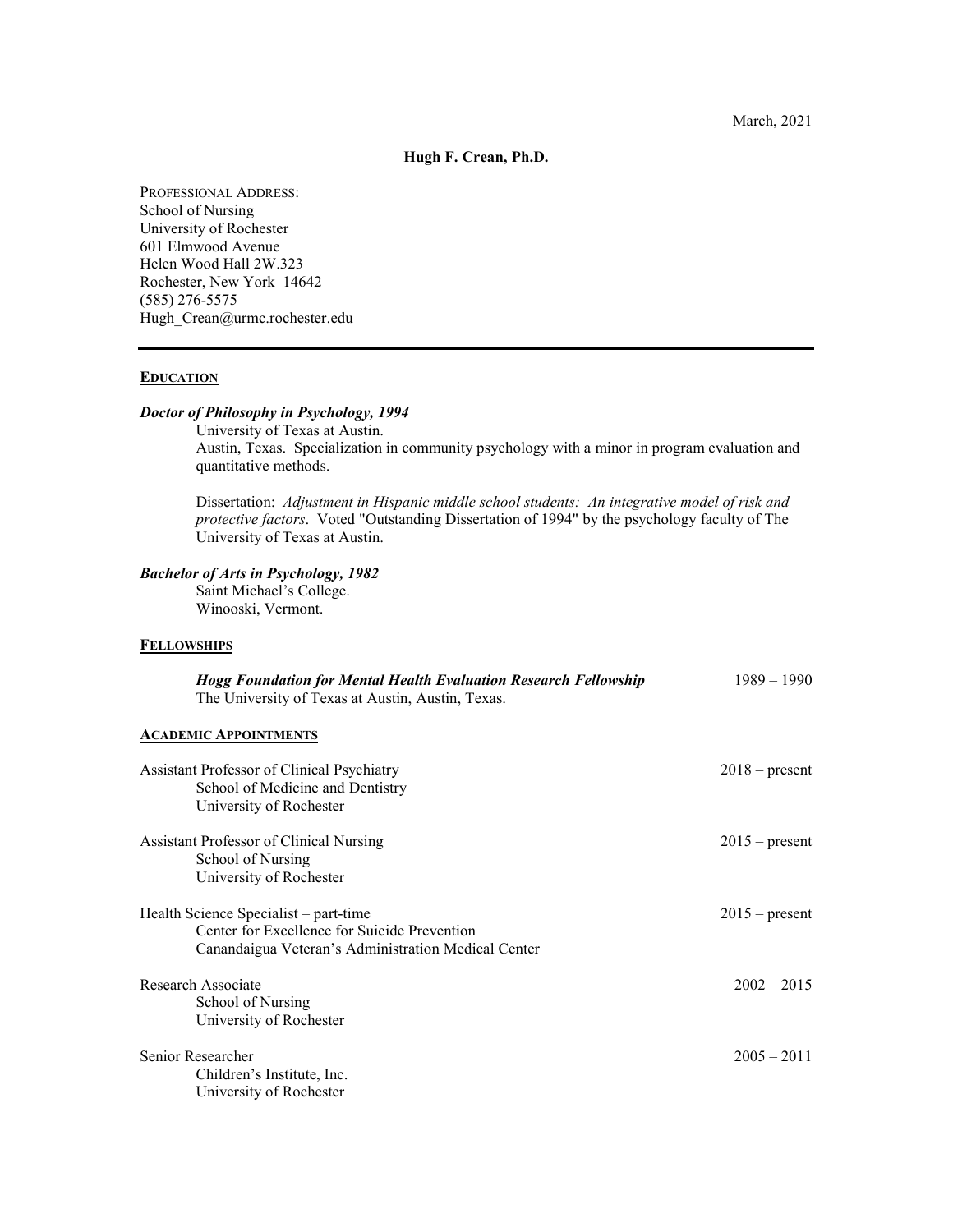|                                                                                                                                                                         | HUGH F. CREAN |
|-------------------------------------------------------------------------------------------------------------------------------------------------------------------------|---------------|
| Research Associate<br>Children's Institute, Inc.<br>University of Rochester                                                                                             | $1994 - 2005$ |
| Assistant Professor (part-time)<br>Department of Clinical and Social Sciences in Psychology<br>University of Rochester                                                  | $1994 - 2011$ |
| Social Science Research Associate for the Houston School of the Future Project<br>Hogg Foundation for Mental Health<br>University of Texas at Austin                    | $1990 - 1993$ |
| <b>OTHER PROFESSIONAL EXPERIENCE</b>                                                                                                                                    |               |
| <b>Student Editor</b><br>American Journal of Community Psychology<br>The Society for Community Research and Action<br>Division 27 -- American Psychological Association | $1989 - 1990$ |
| Research Intern<br>Texas Department of Mental Health and Mental Retardation (TDMHMR)<br>Austin, Texas                                                                   | 1989          |
| Student Internship with the Department of Research and Evaluation<br>Texas Youth Commission (TYC)<br>Austin, Texas                                                      | 1988          |
| Teacher/Child Care Worker<br>Our Lady of Providence Children's Center<br>West Springfield, Massachusetts                                                                | $1983 - 1987$ |

# **PUBLICATIONS**

#### *Primary Research Interests*

- 1. **Crean, H. F.**, Jambon, M., & Metzger, A. P. (manuscript in preparation). Demographic differences in children's social information processing variables: Hostile attribution bias, normative beliefs about aggression, and competent and aggressive interpersonal negotiation strategies.
- 2. Robinson, W. T., Seibold-Simpson, S. M., **Crean, H. F.**, & Spruille-White, B. (2016). Randomized trials of the Teen Outreach Program in Louisiana and Rochester, New York. *American Journal of Public Health, 106*(S1), S39-S44. Doi: [10.2105/AJPH.2016.303403.](http://ajph.aphapublications.org/doi/pdfplus/10.2105/AJPH.2016.303403)
- 3. **Crean, H. F.**, & Johnson, D. B. (2013). Promoting Alternative Thinking Strategies (PATHS) and elementary school aged children's aggression: Results from a cluster randomized trial. *American Journal of Community Psychology, 52*(1-2), 56-72. Doi[: 10.1007/s10464-013-9576-4.](http://download.springer.com/static/pdf/541/art%253A10.1007%252Fs10464-013-9576-4.pdf?originUrl=http%3A%2F%2Flink.springer.com%2Farticle%2F10.1007%2Fs10464-013-9576-4&token2=exp=1463002936%7Eacl=%2Fstatic%2Fpdf%2F541%2Fart%25253A10.1007%25252Fs10464-013-9576-4.pdf%3ForiginUrl%3Dhttp%253A%252F%252Flink.springer.com%252Farticle%252F10.1007%252Fs10464-013-9576-4*%7Ehmac=31d2af6f05104cbff6a159e3d3a4194a1b40742baf98fbdde0e0a7925b208e10)
- 4. **Crean, H. F.** (2012). Youth activity involvement, neighborhood adult support, individual decisionmaking strengths, and early adolescent delinquent behaviors: Testing a conceptual model. *Journal of Applied Developmental Psychology, 33*(4), 175-188*.* Doi[: 10.1016/j.appdev.201204.003.](http://ac.els-cdn.com/S0193397312000391/1-s2.0-S0193397312000391-main.pdf?_tid=ea484ee4-17bd-11e6-aff6-00000aab0f01&acdnat=1463001692_b8daf5f7c8fad602c2c7fe532a2a337d).
- 5. Massetti, G. M., **Crean, H. F.**, Johnson, D., DuBois, D., & Ji, P. (2009). Methodological considerations in evaluating school-based programs to promote social competence and reduce problem behavior. *Journal of Research in Character Education*, *7*(2), 103-117.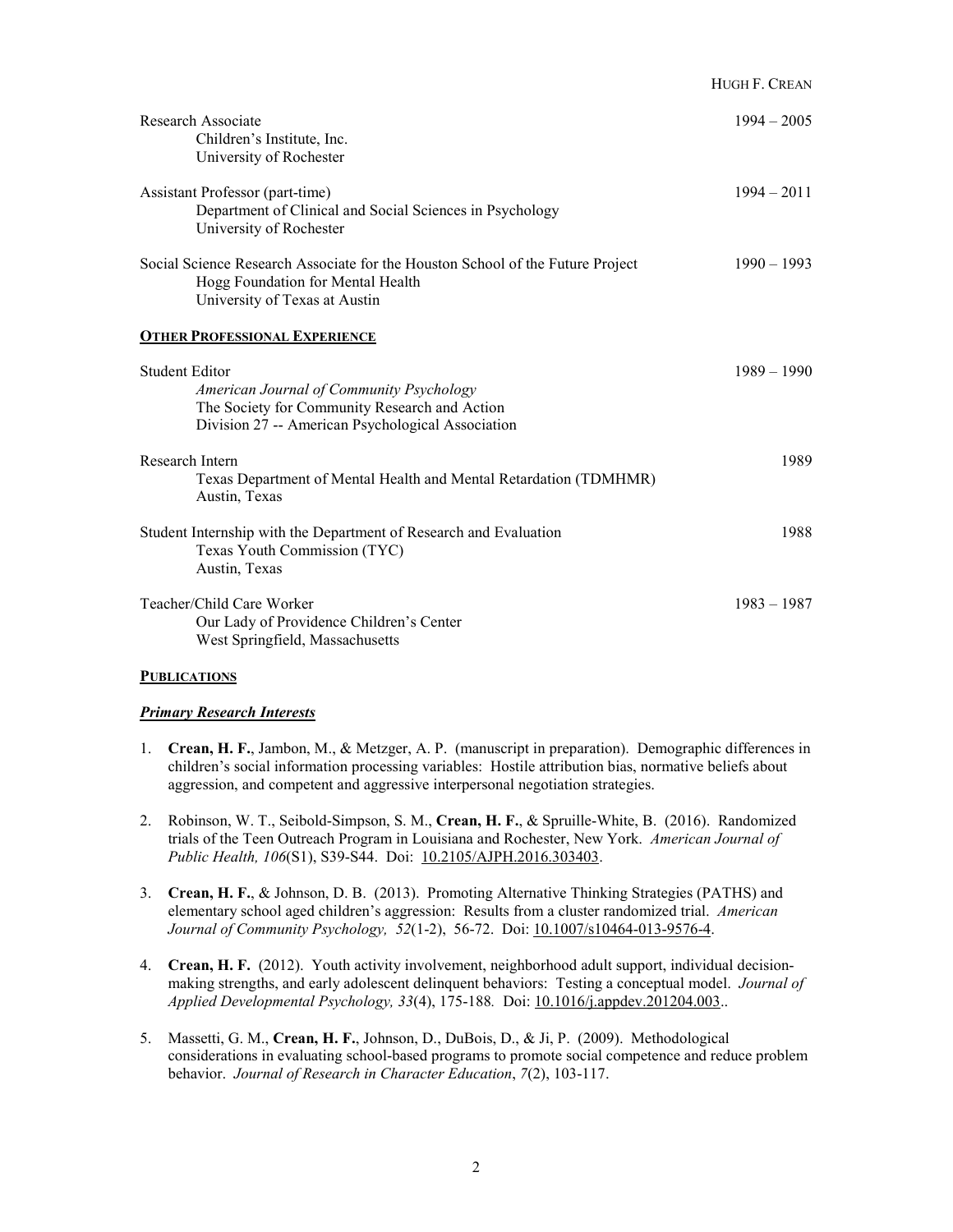- 6. Metzger*,* A. P., **Crean, H. F.**, & Forbes-Jones, E. L. (2009). Patterns of organized activity participation in urban, early adolescents: Associations with academic achievement, problem behaviors, and perceived adult support. *Journal of Early Adolescence, 29*(3). 426-442. Doi: [10.1177/0272431608322949.](http://jea.sagepub.com/content/29/3/426.full.pdf+html)
- 7. **Crean, H. F.** (2008). Conflict in the Latino parent-youth dyad: The role of emotional support from the opposite parent. *Journal of Family Psychology, 22*(3)*,* 484-493. Doi: [10.1037/0893-](http://tq7xh3ee6l.search.serialssolutions.com/find?url_ver=Z39.88-2004&rft_val_fmt=info:ofi/fmt:kev:mtx:journal&rfr_id=info:sid/Ovid:med5&rft.genre=article&rft_id=info:doi/10.1037%2F0893-3200.22.3.484&rft_id=info:pmid/18540777&rft.issn=0893-3200&rft.volume=22&rft.issue=3&rft.spage=484&rft.pages=484-93&rft.date=2008&rft.jtitle=Journal+of+Family+Psychology&rft.atitle=Conflict+in+the+Latino+parent-youth+dyad%3A+the+role+of+emotional+support+from+the+opposite+parent.&rft.aulast=Crean) [3200.22.3.484.](http://tq7xh3ee6l.search.serialssolutions.com/find?url_ver=Z39.88-2004&rft_val_fmt=info:ofi/fmt:kev:mtx:journal&rfr_id=info:sid/Ovid:med5&rft.genre=article&rft_id=info:doi/10.1037%2F0893-3200.22.3.484&rft_id=info:pmid/18540777&rft.issn=0893-3200&rft.volume=22&rft.issue=3&rft.spage=484&rft.pages=484-93&rft.date=2008&rft.jtitle=Journal+of+Family+Psychology&rft.atitle=Conflict+in+the+Latino+parent-youth+dyad%3A+the+role+of+emotional+support+from+the+opposite+parent.&rft.aulast=Crean)
- 8. Smetana, J. G., **Crean, H. F.**, & Campione-Barr, N. (2005). Adolescents' and parents' changing conceptions of parental authority. In J. Smetana (Ed.), *Changing boundaries of parental authority during adolescence: New directions for child and adolescent development* (pp. 31-46). San Francisco: Jossey-Bass.
- 9. **Crean, H. F.** (2004). Social support, conflict, major life stressors, and adaptive coping strategies in Latino middle school students: An integrative model. *Journal of Adolescent Research, 19*(6), 657- 676. Doi: [10.1177/0743558403260018.](http://jar.sagepub.com/content/19/6/657.full.pdf+html)
- 10. Smetana, J. G., **Crean, H. F.**, & Daddis, C. (2002). Family processes and problem behaviors in middle-class African American adolescents. *Journal of Research on Adolescence, 12*(2), 275-304. Doi: [10.1111/1532-7795.00034.](http://tq7xh3ee6l.search.serialssolutions.com/find?url_ver=Z39.88-2004&rft_val_fmt=info:ofi/fmt:kev:mtx:journal&rfr_id=info:sid/Ovid:psyc4&rft.genre=article&rft_id=info:doi/10.1111%2F1532-7795.00034&rft_id=info:pmid/&rft.issn=1050-8392&rft.volume=12&rft.issue=2&rft.spage=275&rft.pages=275-304&rft.date=2002&rft.jtitle=Journal+of+Research+on+Adolescence&rft.atitle=Family+processes+and+problem+behaviors+in+middle-class+African+American+adolescents.&rft.aulast=Smetana)
- 11. **Crean, H. F.**, Hightower, A. D., & Allan, M. (2001). School-based day care for children of teen parents: Evaluation of an urban program designed to keep young mothers in school. *Evaluation and Program Planning, 24* (3), 267-275.
- 12. Sutton, S. E., Cowen, E. L., **Crean, H. F.**, Wyman, P. A., & Work, W. C. (1999). Pathways to aggression in young, highly stressed urban children. *Child Study Journal, 29*, 49-67.
- 13. **Crean, H. F.**, & Arvey, H. (1992). A declaration of beliefs and visions: Houston's School of the Future. In W. H. Holtzman (Ed.), *School of the future* (pp. 97-114). Austin, TX: American Psychological Association and Hogg Foundation for Mental Health.
- 14. **Crean, H. F.**, & Holzer, C. E. (1990). Research on the mental health of minorities in Texas: Workshop discussion and recommendations. In C. M. Bonjean and D. J. Foss (Eds.), *Mental health research in Texas: Retrospect and prospect* (pp. 292-301). Austin, TX: Hogg Foundation for Mental Health.
- 15. **Crean, H. F.** (1990). The criminal justice system and its impact on the mentally ill. In Lyndon Baines Johnson School of Public Affairs, *Financing community care for the chronically mentally ill in Texas* (pp. 93-134). Austin: Author, The University of Texas at Austin.
- 16. **Crean, H. F.**, Rodriguez, A. N., & Vega, R. R. (1990). Concho Valley Center for Human Advancement. In Lyndon Baines Johnson School of Public Affairs, *Community mental health in Texas: Four case studies* (pp. 129-165). Austin: Author, The University of Texas at Austin.

#### *Collaborative Research/Statistician*

- 17. Cerulli, C., Chin, N., Talbot, N., Chaudron, L. H., & **Crean, H. F.** (manuscript in preparation). Breastfeeding initiation among urban mothers: Are neighborhood contexts, violence histories, and mental health burdens influencing outcomes?
- 18. Simpson, A., Groth, S. W., Crean, H. F., Yue, Y., & Fernandez, I. D. (manuscript submitted for publication). Women's beliefs about benefits and safety of physical activity during pregnancy.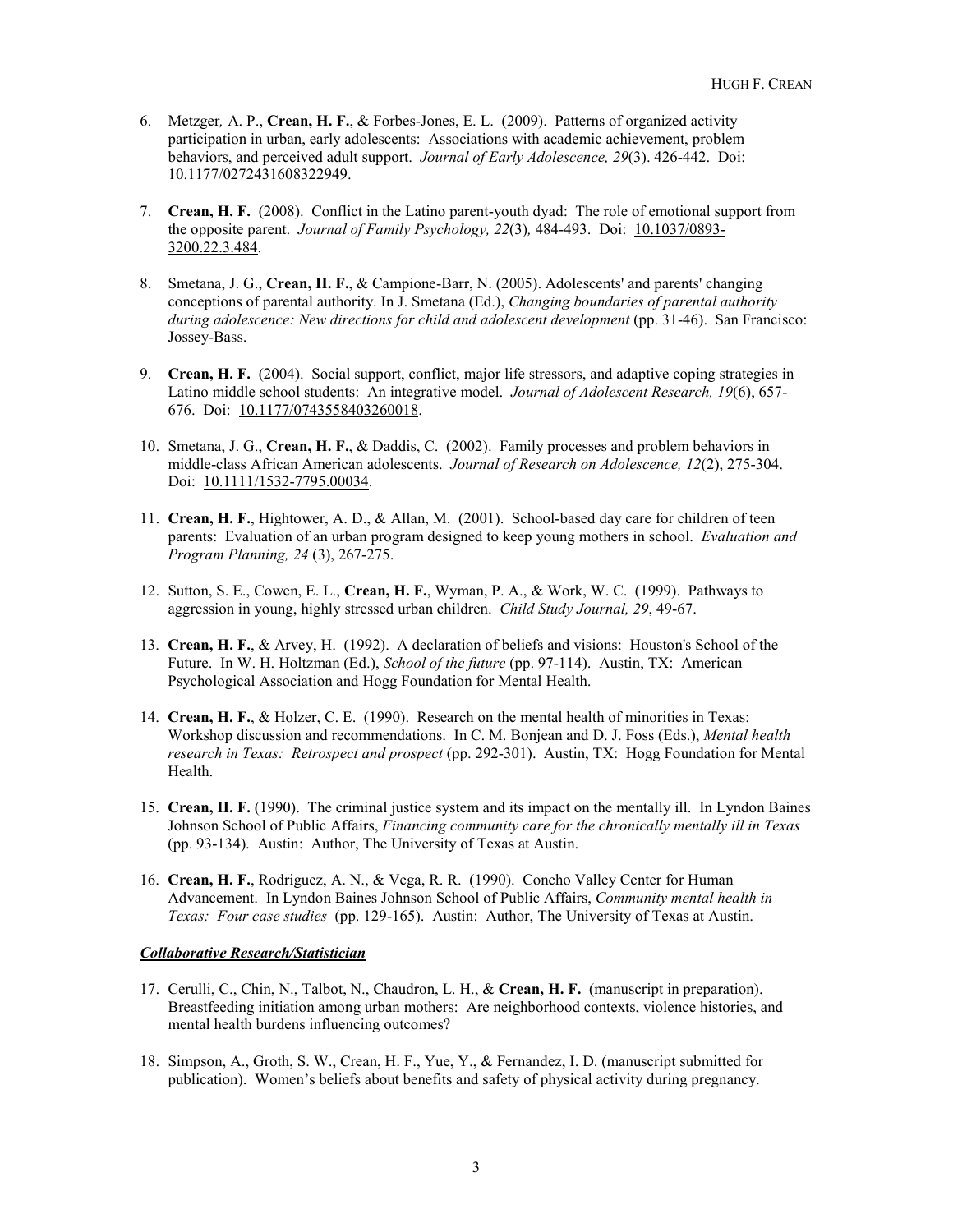- 19. Cross, W. F., West, J. C., Crean, H. F., Rosenberg, E., LaVigne, T., & Caine, E. D. (manuscript submitted for publication). Measurement of primary care providers' suicide prevention skills following didactic education.
- 20. Alio, A. P., Liu, L., Thevenet-Morrison, K., Rubado, M. R., Crean, H. F. Veazie, P. J., Seplaki, C. L., & Dozier, A. (manuscript submitted for publication). Linking voluntary legal paternity establishment and breastfeeding duration: findings from an upstate New York community.
- 21. Juskiewicz, I., Trabold, N., Wittink, M., **Crean, H. F.**, Cerulli, C., & Poleshuck, E. (manuscript submitted for publication). Patient centered strategies for successful clinical trial recruitment and retention with difficult to reach populations.
- 22. Leblanc, N., Alexander, K. A., **Crean, H. F.**, Carter, S., Ingram, L., McMahon, J., & Kobie, J. (manuscript submitted for publication). Effects of trauma and violence on sexual health of female clinic clients in a small northeastern U.S. urban center.
- 23. Poleshuck, E., Wittink, M., **Crean, H. F.**, Juskiewicz, I., ReQua, M., & Cerulli, C. (manuscript submitted for publication). An interprofessional approach to the treatment of intimate partner violence: It takes a village.
- 24. Katz, J. , McKinney, M., Cerulli, C., **Crean, H. F.**, Juskiewicz, I., & Poleshuk, E. (manuscript submitted for publication). Substance use behaviors associated with unintended pregnancy and seeking abortion care in a predominantly low income sample of women.
- 25. Juskiewicz, I., Trabold, N., Wittink, M., **Crean, H. F.**, Cerulli, C., & Poleshuck, E. (manuscript submitted for publication). Successful clinical trial recruitment and retention: Patient-centered strategies for difficult-to-reach populations.
- 26. Cross, W. F., McCarten, J. Funderburk, J. S., **Crean, H. F.**, Lockman, J., & Pigeon, W. (manuscript submitted for publication). Measuring fidelity of Brief Cognitive Behavioral Therapy for Insomnia: Development, reliability, and validity.
- 27. Walsh, P. G., C., Cerulli, C., Heffner, K. L., **Crean, H. F.**, Gallegos, A. M., Olenyk, C., Bui, A., Nichols-Hadeed, C., Stone, J., & Pigeon, W. R. (manuscript submitted for publication). Insomnia prevalence and correlates among adults exposed to interpersonal violence.
- 28. Chen, S. R., Valenti, W., Corales, R., Holt, S., **Crean, H. F.**, Wharton, M., & McMahon, J. (manuscript submitted for publication). Predictors of willingness to use HIV pre-exposure prophylaxis among adult HIV negative men who have sex with men: A web-based community survey.
- 29. **Crean, H. F.**, Wittink, M. N., Danzo, S., Cerulli, C., & Poleshuck, E. L. (manuscript submitted for publication). Patterns of social determinants of health among women served in a large urban obstetrics/gynecology clinic: A latent profile analysis.
- 30. Pigeon, W. R., **Crean, H. F**., Cerulli, C., Gallegos, A., Bishop, T. M., & Heffner, K. L. (in press). A randomized clinical trial of Cognitive-Behavioral Therapy for Insomnia to augment PTSD treatment in survivors of interpersonal violence. *Psychotherapy and Psychosomatics*.
- 31. Heffner, K. L., Quinones, M. M., Gallegos, A. M., **Crean, H. F.**, Lin, F. V., & Suhr, J. (in press). Subjective memory in adults over 50 years of age: Associations with affective and physiological markers of emotion regulation. *Aging & Mental Health.*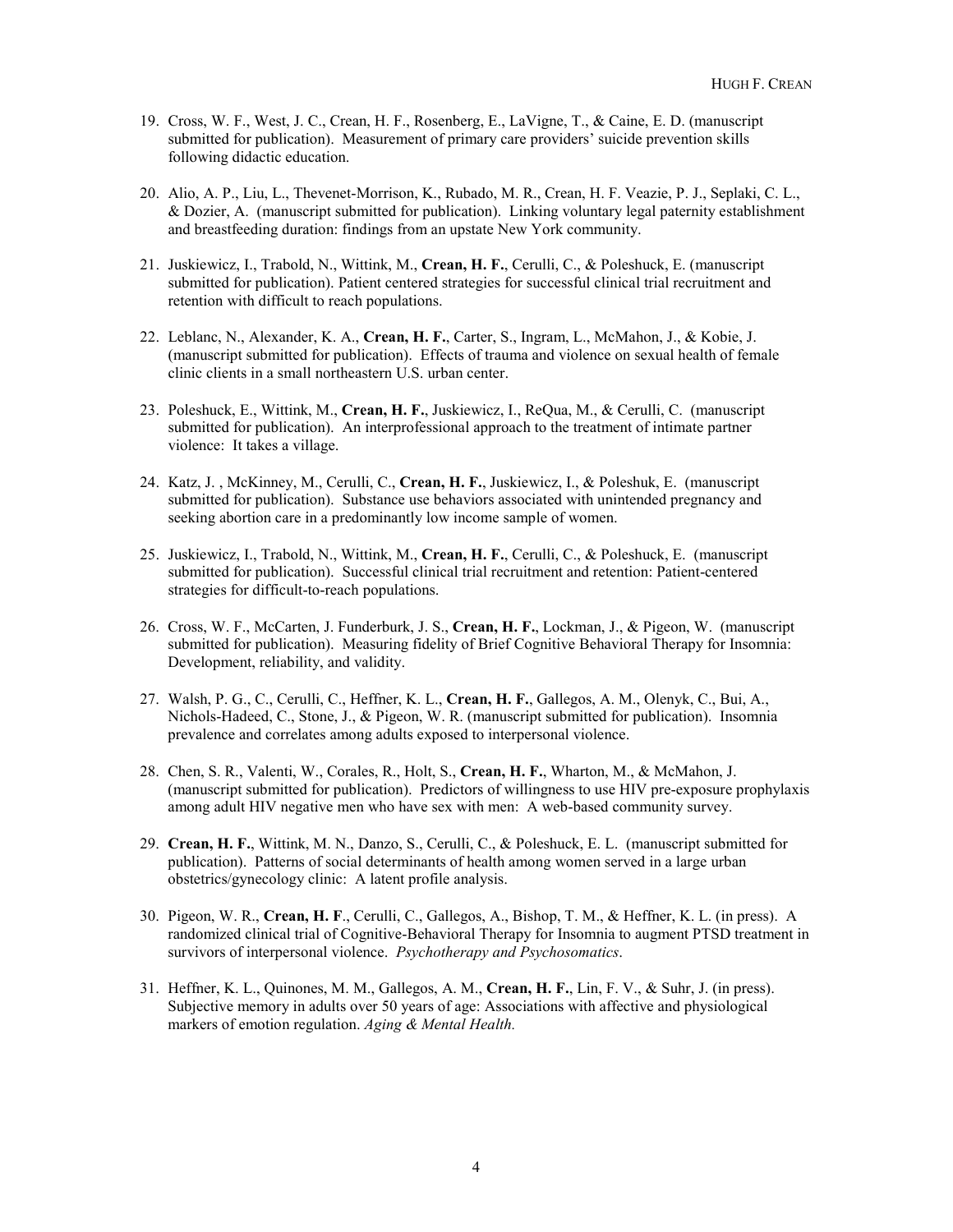- 32. Leblanc, N. M., **Crean, H. F.**, Dyer, T. P., Zhang, C., Turpin, R., Zhang, N., Smith, M., McMahon, J.,  $\&$  Nelson, L. (in press). Ecological and syndemic predictors of drug use during sex and transactional sex among US Black men who have sex with men: A secondary data analysis from HPTN 061 Study. *Archives of Sexual Behavior*. Doi: 10.1007/s10508-020-01871-z.
- 33. Bishop, T. M., **Crean, H. F.**, Funderburk, J. S., & Pigeon, W. R. (in press). Initial session effects of Brief Cognitive Therapy for Insomnia: A secondary analysis of a small randomized pilot trial. *Behavioral Sleep Medicine.* Doi[: 10.1080/15402002.2020.1862847.](https://www.tandfonline.com/doi/abs/10.1080/15402002.2020.1862847?journalCode=hbsm20)
- 34. Embick, E. R., Maeng, D. D., Juskiewicz, I., Cerulli, C., **Crean, H. F.**, Wittink, M., & Poleshuck, E. (2021). Demonstrated health care cost savings for women: Findings from a community health worker intervention designed to address depression and unmet social needs. *Archives of Women's Mental Health, 24*, 85-92. Doi[:10.1007/s00737-020-01045-9.](https://link.springer.com/article/10.1007/s00737-020-01045-9?wt_mc=Internal.Event.1.SEM.ArticleAuthorOnlineFirst#citeas)
- 35. Pisani, A. R., Cross, W. F., West, J. C., **Crean, H. F.**, & Caine, E. D. (2020). Brief video-based suicide prevention training for primary care. *Family Medicine, 53*(2), 104-110. Doi: [10.22454/FamMed.2021367209.](https://journals.stfm.org/familymedicine/2021/february/pisani-2020-0043/)
- 36. Braksmajer, A., Walters, S. M., **Crean, H. F.**, Stephenson, R., & McMahon, J. M. (2020). Preexposure prophylaxis use among men who have sex with men experiencing partner violence. *AIDS amd Behavior, 24*(8), 2299-2306. Doi[: 10.1007/s10461-020-02789-2.](https://link.springer.com/content/pdf/10.1007%2Fs10461-020-02789-2.pdf)
- 37. Zhang, C., McMahon, J., LeBlanc, N., Braksmajer, A., **Crean, H. F.**, & Alcena-Stiner, D. (2020). Poor communication and mistrust with health care providers among urban-dwelling HIV positive men of color. *AIDS Patient care and STDs*, *34*(1), 27-37. Doi[: 10.1089/apc.2019.0200.](https://www.liebertpub.com/doi/10.1089/apc.2019.0200)
- 38. Poleshuck, E., Witttink, M., **Crean, H. F.**, Juskiewicz, I., Bell, E., Harrington, A., & Cerulli, C. (2020). A comparative effectiveness trial of two patient-centered interventions for women with unmet social needs: Personalized Support for Progress and Enhanced Screening and Referral. *Journal of Women's Health, 29*(2), 242-252. Doi: [10.1089/jwh.2018.7640.](https://www.liebertpub.com/doi/pdf/10.1089/jwh.2018.7640)
- 39. Pigeon, W. R., Funderburk, J., Cross, W. F., Bishop, T. M., & **Crean, H. F.** (2019). Brief CBT for Insomnia Delivered in Primary Care to Patients Endorsing Suicidal Ideation: A Proof-of-Concept Randomized Clinical Trial. *Translational Behavioral Medicine*, *9*(6), 1169-1177. Doi: [10.1093/tbm/ibz108.](https://academic.oup.com/tbm/article/9/6/1169/5528205)
- 40. Bishop, T. M., **Crean, H. F.**, Hoff, R. A., & Pigeon, W. R. (2019). Suicidal ideation among recently returned veterans and its relationship to insomnia and depression. *Psychiatric Research*, *276*, 250-261. Doi: [10.1016/j.psychres.2019.05.019.](https://www.sciencedirect.com/science/article/pii/S0165178118321437?via%3Dihub)
- 41. Arcoleo, K., McGovern, C., Kaur, K., Halterman, J., Mamman, J., **Crean, H. F.**, & Feldman, J. (2019). Patterns of Mexican and Puerto Rican children's asthma controller medication adherence over 1 year. *Annals of the American Thoracic Society, 16*(6), 715-723, Doi: [10.1513/AnnalsATS.201807-](https://www.atsjournals.org/doi/full/10.1513/AnnalsATS.201807-462OC?url_ver=Z39.88-2003&rfr_id=ori%3Arid%3Acrossref.org&rfr_dat=cr_pub%3Dpubmed#readcube-epdf) [462OC.](https://www.atsjournals.org/doi/full/10.1513/AnnalsATS.201807-462OC?url_ver=Z39.88-2003&rfr_id=ori%3Arid%3Acrossref.org&rfr_dat=cr_pub%3Dpubmed#readcube-epdf)
- 42. Cross, W. F., West, J. C., Pisani, A. R., **Crean, H. F.**, Nielsen, J. L., & Caine, E. D. (2019). A randomized controlled trial of suicide prevention training for primary care providers in-training: A study protocol. *BMC Medical Education*, *19*(58), 1-9, Doi: [10.1186/s12909-019-1482-5.](https://bmcmededuc.biomedcentral.com/articles/10.1186/s12909-019-1482-5)
- 43. Nelson, L. E., McMahon, J., Leblanc, N., Braksmajer, A., **Crean, H. F.**, Smith, K., & Xue, Y. (2019). Advancing the case for nurse practitioner-based models to accelerate the scale up of HIV pre-exposure prophylaxis. *Journal of Clinical Nursing, 28*, 351-361*.* Doi: [10.1111/jocn.14675.](https://onlinelibrary.wiley.com/doi/full/10.1111/jocn.14675)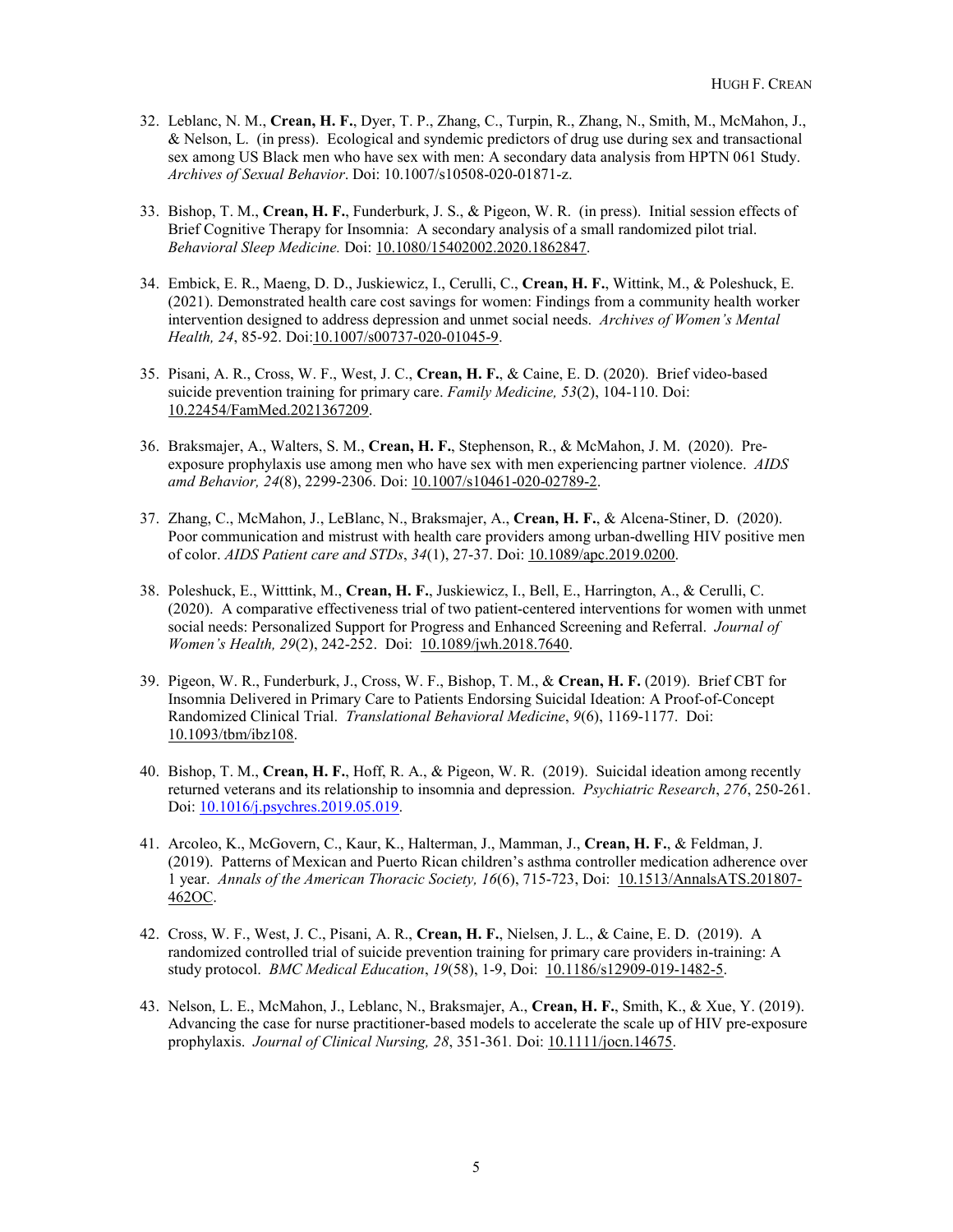- 44. Mazzotta, C. M., **Crean, H. F.**, Pigeon, W. R., & Cerulli, C. (2018). Insomnia, posttraumatic stress disorder symptoms, and danger: Their impact on victims' return to court for orders of protection . *Journal of Interpersonal Violence.* Doi: [10.1177/0886260518766565.](http://journals.sagepub.com/doi/pdf/10.1177/0886260518766565)
- 45. Katz, J., **Crean, H. F.**, Cerulli, C., & Poleshuck, E. (2018). Material hardship and mental health symptoms among a predominantly low income sample of pregnant women seeking prenatal care. *Maternal and Child Health Journal, 22, 1360-1367. Doi:* [10.1007/s10995-018-2518-x.](https://doi.org/10.1007/s10995-018-2518-x)
- 46. Kopacz, M. S., **Crean, H. F.**, Park, C. L., & Hoff, R. A. (2018). Religious coping and suicide risk in a sample of recently returned Veterans. *Archives of Suicide Research*, *22*(4), 615-627. Doi: [10.1080/13811118.2017.1390513.](https://www.tandfonline.com/doi/full/10.1080/13811118.2017.1390513)
- 47. Hou, F., Cerulli, C., **Crean, H. F.**, Wittink, M. N., Caine, E. D., Chan, K. L., & Qiu, P. (2017). Implementing a new tool to predict the risk of intimate partner violence in rural China. *Journal of Interpersonal Violence*, *36*(3-4), 1588-1606. Doi: [10.1177/0886260517742152](http://journals.sagepub.com/doi/full/10.1177/0886260517742152)
- 48. Gallegos, A. M., **Crean, H. F.**, Pigeon, W. R., & Heffner, K. L. (2017). Meditation and yoga for posttraumatic stress disorder: A meta-analytic review of randomized controlled trials. *Clinical Psychology Review, 58*, 115-124. Doi: [10.1016/j.cpr.2017.10.004.](https://doi.org/10.1016/j.cpr.2017.10.004)
- 49. Cross, W., **Crean, H. F.**, Gould, M. S., Campbell, J., Amezcua, N., Jones, K. R., Thompson-Stone, J., & Cerulli, C. (2017). Devlopment and initial evaluation of a suicide prevention curriculum for domestic violence hotline workers. *Journal of Family Violence*, *32*(8), 775-785. Doi: [10.1007/s10896-017-9922-7.](https://link.springer.com/article/10.1007/s10896-017-9922-7)
- 50. Pigeon, W. R., Funderburk, J., Bishop, T. M., & **Crean, H. F.** (2017). Brief cognitive behavioral therapy for insomnia delivered to depressed veterans receiving primary care services: A pilot study. *Journal of Affective Disorders. 217*, 105-111. Doi: [10.1016/j.jad.2017.04.003.](http://www.jad-journal.com/article/S0165-0327(16)31478-1/fulltext)
- 51. Wilde, M. H., McMahon, J. M., **Crean, H. F.**, & Brasch, J. (2016). Exploring relationships of catheter associated uriniary tract infection and blockage in people with long-term indwelling urinary catheters. *Journal of Clinical Nursing, 26*(17-18), 2558-2571. Doi: [10.1111/jocn.13626.](http://onlinelibrary.wiley.com/doi/10.1111/jocn.13626/epdf)
- 52. Heffner, K., **Crean, H. F.**, & Kemp, J. (2016). Meditation programs for veterans with Posttraumatic Stress Disorder: Aggregate findings from a multi-site evaluation. *Psychological Trauma: Theory, Research, Practice, and Policy, 8*(3), 365-374*.* Doi: [10.1037/tra0000106.](http://psycnet.apa.org/doi/10.1037/tra0000106)
- 53. Wilde, M. H., **Crean, H. F.**, McMahon, J. M., McDonald, M. V., Tang, W., Brasch, J., Fairbanks, E., Shah, S., & Zhang, F. (2016). Testing a model of self-management of fluid intake in communityresiding long-term indwelling urinary catheter users. *Nursing Research, 65*(2), 97-106. Doi: [10.1097/NNR.0000000000000140.](https://insights.ovid.com/pubmed?pmid=26938358)
- 54. Pigeon, W. R., Heffner, K. L., **Crean, H. F.**, Gallegos, A. M., Walsh, P., Seehuus, M., & Cerulli, C. (2015). Responding to the need for sleep among survivors of interpersonal violence: A randomized controlled trial of a cognitive-behavioral insomnia intervention followed by PTSD treatment. *Contemporary Clinical Trials, 45,* 252-260.Doi: [10.106/j.cct.2015.08.019.](http://www.contemporaryclinicaltrials.com/article/S1551-7144(15)30076-8/pdf)
- 55. Poleshuck, E., Wittink, M., **Crean, H. F.**, Gellasch, T., Bell, E., & Cerulli, C. (2015). Using patient engagement in the design and rationale of a trial for women with depression in obstetrics and gynecology practices. *Contemporary Clinical Trials, 43,* 83-92 Doi: [10.1016.j.cct.2015.04.010](http://ac.els-cdn.com/S1551714415000816/1-s2.0-S1551714415000816-main.pdf?_tid=9d4d59a8-17be-11e6-84bb-00000aacb35f&acdnat=1463001993_a86c3b43780942d5044448d4bbd6e2e4)*.*
- 56. Morrison-Beedy, D., **Crean, H. F.**, Passmore, D., & Carey, M. P. (2013). Risk reduction strategies used by urban adolescent girls in an HIV prevention trial. *Current HIV Research, 11*(7), 559-569. Doi: [10.2174/1570162X12666140129110129.](http://dx.doi.org/10.2174/1570162X12666140129110129)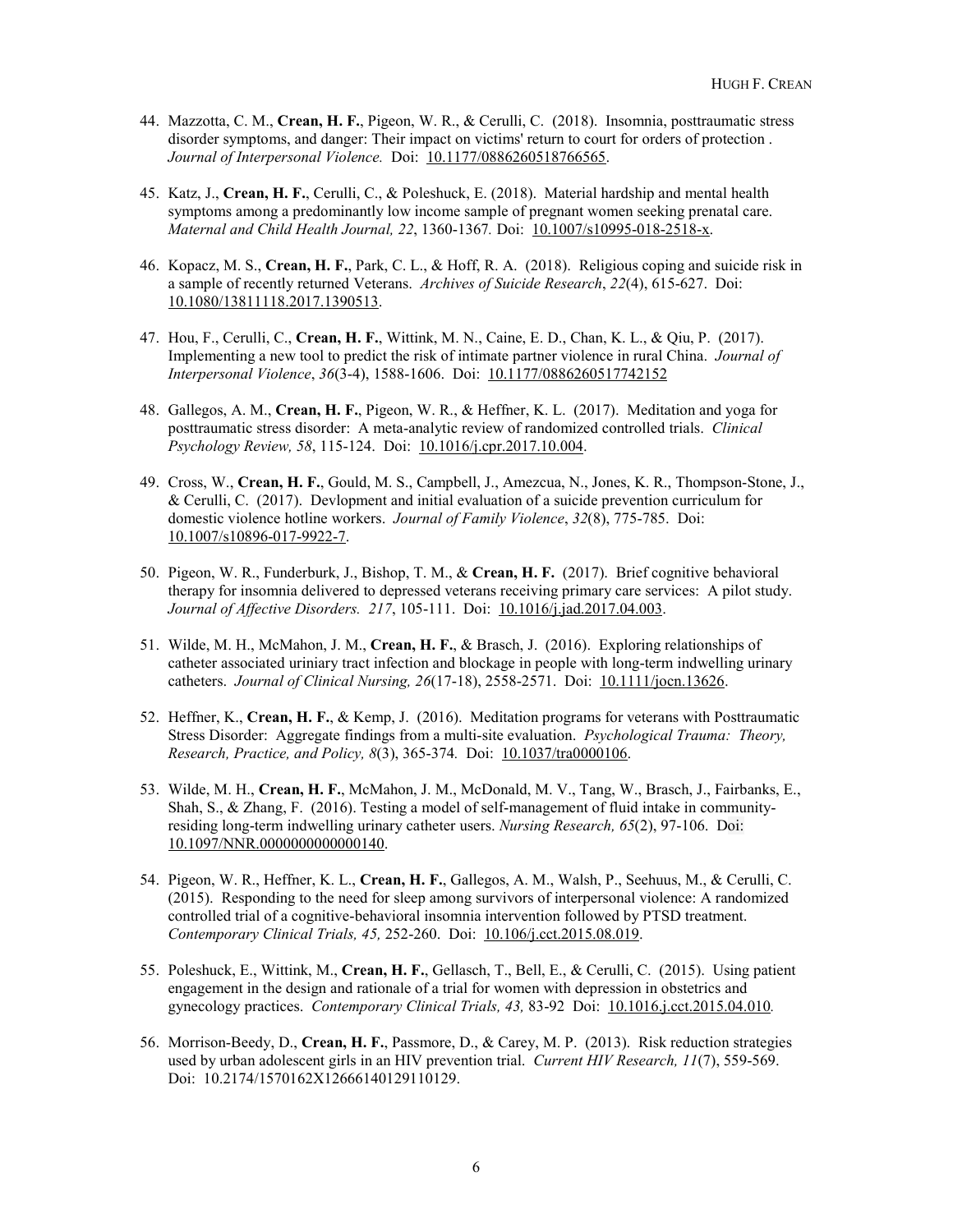- 57. Morrison-Beedy, D., Jones, S., Xia, Y., Tu, X., **Crean, H. F.**, & Carey, M. P. (2013). Reducing sexual risk behavior in adolescent girls: Results from a randomized controlled trial. *Journal of Adolescent Health, 52*(3), 314-321. Doi: [10.1016/j.jadohealth.2012.07.005.](http://ac.els-cdn.com/S1054139X12002844/1-s2.0-S1054139X12002844-main.pdf?_tid=41d3120c-17be-11e6-af4e-00000aacb360&acdnat=1463001839_6faa3ba6bbd5cb752ec0ef0fa9be74eb)
- 58. Morrison-Beedy, D., Carey, M. P., **Crean, H. F.**, & Jones, S. H. (2011). Risk behaviors among adolescent girls in an HIV prevention trial. *Western Journal of Nursing Research, 33*(5), 690-711*.*  Doi: [10.1177/0193945910379220.](http://wjn.sagepub.com/content/33/5/690.full.pdf+html)
- 59. Morrison-Beedy, D., Carey, M. P., **Crean, H. F.**, & Jones, S. H. (2010). Determinants of adolescent female attendance at an HIV risk reduction program. *Journal of the Association of Nurses in AIDS Care, 21*(2), 153-161. Doi: [10.1016/j.jana.2009.11.002.](http://ac.els-cdn.com/S1055329009001976/1-s2.0-S1055329009001976-main.pdf?_tid=a4657af0-17bd-11e6-93a1-00000aacb35d&acdnat=1463001575_576de8b3f08eb2283abbb02ea11be278)
- 60. Melnyk, B. M., **Crean, H. F.**, Feinstein, N. F., & Fairbanks, E. (2008). Maternal anxiety and depression after a premature infant's discharge from the neonatal intensive care unit: Explanatory effects of the Creating Opportunities for Parent Empowerment program. *Nursing Research, 57*(6), 383-394. Doi: [10.1097/NNR.0b013e3181906f59.](http://ovidsp.tx.ovid.com/sp-3.20.0b/ovidweb.cgi?WebLinkFrameset=1&S=DNNGFPPFMHDDMMKONCIKNEOBGICPAA00&returnUrl=ovidweb.cgi%3f%26Titles%3dS.sh.22%257c7%257c10%26FORMAT%3dtitle%26FIELDS%3dTITLES%26S%3dDNNGFPPFMHDDMMKONCIKNEOBGICPAA00&directlink=http%3a%2f%2fovidsp.tx.ovid.com%2fovftpdfs%2fFPDDNCOBNEKOMH00%2ffs046%2fovft%2flive%2fgv023%2f00006199%2f00006199-200811000-00003.pdf&filename=Maternal+Anxiety+and+Depression+After+a+Premature+Infant%27s+Discharge+From+the+Neonatal+Intensive+Care+Unit%3a+Explanatory+Effects+of+the+Creating+Opportunities+for+Parent+Empowerment+Program.&navigation_links=NavLinks.S.sh.22.7&PDFIdLinkField=%2ffs046%2fovft%2flive%2fgv023%2f00006199%2f00006199-200811000-00003&link_from=S.sh.22%7c7&pdf_key=B&pdf_index=S.sh.22&D=mesd)
- 61. Melnyk, B. M., Small, L., Morrison-Beedy, D., Strasser, A., Spath, L., Kreipe, R., **Crean, H. F.**, Jacobson, D., Kelly, S., & O'Haver, J. (2007). The COPE Healthy Lifestyles TEEN Program: Feasibility, preliminary efficacy, and lessons learned from an after-school group intervention with overweight adolescents. *Journal of Pediatric Health Care, 21*, 315-322. Doi: [10.1093/jpepsy/jsl033.](http://ac.els-cdn.com/S0891524507000843/1-s2.0-S0891524507000843-main.pdf?_tid=b592524a-17bc-11e6-9cb5-00000aab0f26&acdnat=1463001174_9ad35ff35bc8a04f35a6a24b00f50d99)
- 62. Melnyk, B. M., **Crean, H. F.**, Fischbeck-Feinstein, N., Fairbanks, E., & Alpert-Gillis, L. (2007). Testing the theoretical framework of the COPE program for mothers of critically ill children: An integrative model of young children's post-hospital adjustment behaviors. *Journal of Pediatric Psychology, 32*(4), 463-474. Doi: 10.1093/jpepsy/jsl033.
- 63. Melnyk, B. M., Small, L., Morrison-Beedy, D., Strasser, A., Spath, L., Kreipe, R., **Crean, H. F.**, Jacobson, D., & Van Blankenstein, S. (2006). Mental health correlates of healthy lifestyle attitudes, beliefs, choices & behaviors in overweight adolescents. *Journal of Pediatric Health Care, 20*(6), 401- 406. Doi: [10.1016/j.pedhc.2006.03.004.](http://ac.els-cdn.com/S0891524506001519/1-s2.0-S0891524506001519-main.pdf?_tid=2de4ddb8-17bc-11e6-aff6-00000aab0f01&acdnat=1463000947_77c5a8a4dd1792b70adfe3ce8d9bae70)
- 64. Melnyk, B. M., Fischbeck-Feinstein, N., Alpert-Gillis, L., Fairbanks, E., **Crean, H. F.**, Sinkin, R. A., Stone, P. W., Small, L., Tu, X., Gross, S. J. (2006). Reducing premature infants' length of stay and improving parents' mental health outcomes with the Creating Opportunities for Parent Empowerment neonatal intensive care unit program: A randomized, controlled trial. *Pediatrics, 118*(5), e1414-1427. Doi: [10.1542/peds.2005-2580.](http://pediatrics.aappublications.org/content/118/5/e1414.full-text.pdf)
- 65. Melnyk, B. M., Alpert-Gillis, L., Fischbeck-Feinstein, N., **Crean, H. F.**, Johnson, J., Fairbanks, E., Moldenhauer, Z., Small, L., Bender, N., Rubenstein, J., Slota, M., & Corbo-Richert, B. (2004). Creating Opportunities for Parent Empowerment: Program effects on the mental health/coping outcomes of critically ill young children and their mothers. *Pediatrics, 113*(6), e597-607.

# **BOOK REVIEWS**

Crean, H. F. (2003). Review of Heinemann, G. D., & Zeiss, A. M. (Eds.) (2002). *Team performance in health care: Assessment and development*. New York: Kluwer Academic/Plenum Publishers. *Journal of Interprofessional Care, 17*, 317-318.

#### **TECHNICAL REPORTS**

Poleshuck, E., Wittink, M., Crean, H. F., Juskiewicz, I., & Cerulli, C. (2017). *Patient priorities and community context: Navigation for disadvantaged women with depression*. Report submitted to the Patient-Centered Outcomes Research Institute, Washington, D.C. Rochester, NY: University of Rochester Medical Center, Department of Psychiatry.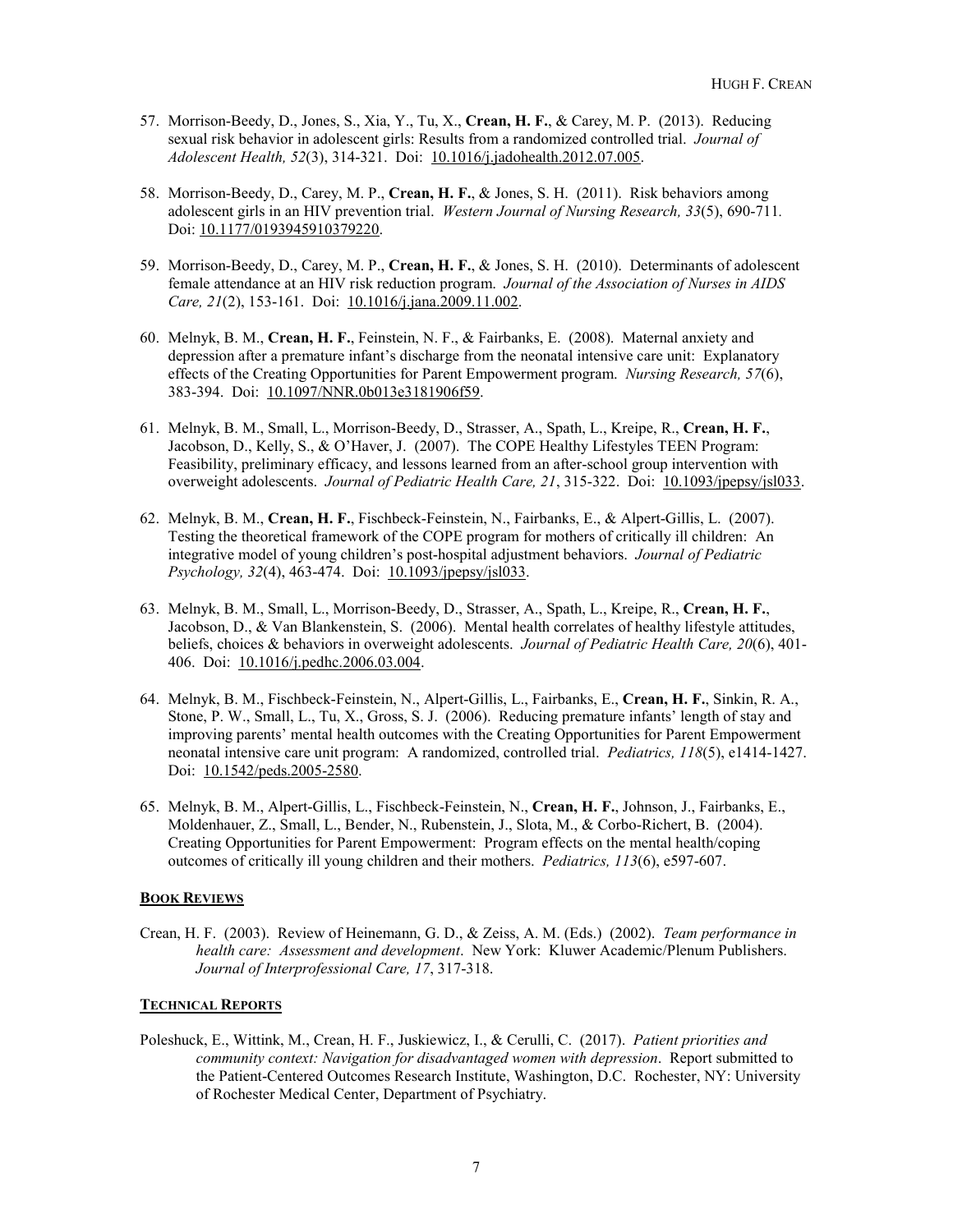- Crean, H. F., Seibold-Simpson, S. M., Jambon, M., & Kreipe, R. E. (2016). *Evaluation of the Teen Outreach Program® in Rochester, New York: Findings from the replication of an evidence-based teen pregnancy prevention program*. Report submitted to the U.S. Department of Health and Human Services, Office of Adolescent Health, Washington, D.C. Rochester, NY: University of Rochester School of Nursing.
- Heffner, K. L., Crean, H. F., Caine, E. D., Franus, N., Moynihan, J. A., & Talbot, N. (2014). *Meditation for PTSD Demonstration Project*. Report submitted to Mental Health Services, Department of Veteran Affairs. Rochester, NY: University of Rochester Medical Center, Department of Psychiatry.
- Social and Character Development Research Consortium (2010). *Efficacy of Schoolwide Programs to Promote Social and Character Development and Reduce Problem Behavior in Elementary School Children* (NCER 2011-2001). Washington, DC: National Center for Education Research, Institute of Education Sciences, U.S. Department of Education.
- Aten, M., Crean, H. F., Schlabach, M. B., Lowe, R., & Fiore, H. (2006). *Recommendations regarding school health services in the Rochester City School District: Third progress report*. Report submitted to the Rochester City School District. Rochester, NY: University of Rochester School of Nursing.
- Aten, M., Lowe, R., Crean, H. F., Schlabach, M. B., & Seibold-Simpson, S. (2005). *Recommendations regarding school health services in the Rochester City School District*. Report submitted to the Rochester City School District. Rochester, NY: University of Rochester School of Nursing.
- Crean, H. F., & Walker, C. (2003). *The CHANGE collaborative's middle school wellness/community centers tracking of outcomes: 2001-2002 academic year*. Report submitted to the United Way of Greater Rochester. Rochester, NY: Children's Institute, University of Rochester.
- Crean, H. F., & Reynolds, M. M. (2002). *Newark Valley Central School District: Ten-year cohort trends in illicit substance use among 5th-12th grade students*. Report submitted to the Newark Valley Central School District. Rochester, NY: Children's Institute, University of Rochester.
- Crean, H. F., & Reynolds, M. M. (2002). *Newark Valley Central School District: Item Response Frequencies by Grade*. Report submitted to the Newark Valley Central School District. Rochester, NY: Children's Institute, University of Rochester.
- Crean, H. F., & Reynolds, M. M. (2002). *Newark Valley Central School District: Item Response Frequencies by Gender*. Report submitted to the Newark Valley Central School District. Rochester, NY: Children's Institute, University of Rochester.
- Crean, H. F., & Hildreth, M. R. (2002). *The CHANGE collaborative's middle school wellness/community centers tracking of outcomes: 2000-2001 academic year*. Report submitted to the United Way of Greater Rochester. Rochester, NY: Children's Institute, University of Rochester.
- Crean, H. F., & Hildreth, M. R. (2001). *The Children's Institute Middle School Student Questionnaire: 2001 item frequencies, between school analyses, and changes from 1999 to 2001*. Report submitted to the United Way of Greater Rochester and the Rochester City School District. Rochester, NY: Children's Institute, University of Rochester.
- Crean, H. F. (2001). *The CHANGE collaborative's middle school wellness/community centers tracking of outcomes: 1999-2000 academic year*. Report submitted to the United Way of Greater Rochester. Rochester, NY: Children's Institute, University of Rochester.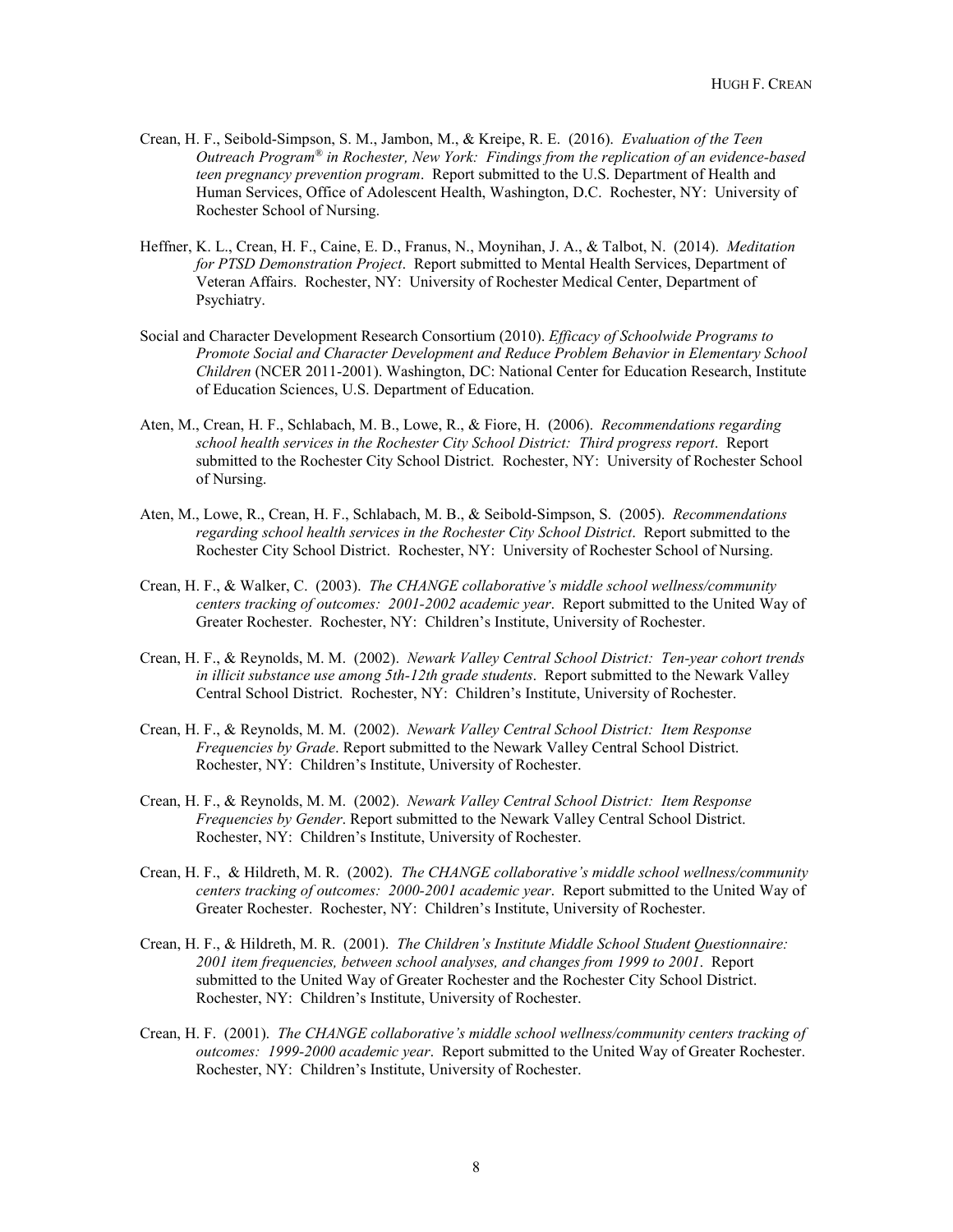- Reynolds, M. M., & Crean, H. F. (2000). *Newark Valley Central School District: Eight-year cohort trends in illicit substance use among 5th to 12th grade students*. Report submitted to the Newark Valley Central School District. Rochester, NY: Children's Institute, University of Rochester.
- Reynolds, M. M., Crean, H. F., & Greenburg, S. R. (2000). *Newark Valley Central School District 1999- 2000 Substance Use Measure: Item response frequencies by gender*. Report submitted to the Newark Valley Central School District. Rochester, NY: Children's Institute, University of Rochester.
- Reynolds, M. M., Crean, H. F., & Greenburg, S. R. (2000). *Newark Valley Central School District 1999- 2000 Substance Use Measure: Item response frequencies by grade*. Report submitted to the Newark Valley Central School District. Rochester, NY: Children's Institute, University of Rochester.
- Crean, H. F. (1999). *The CHANGE collaborative middle school wellness/community centers tracking of outcomes: 1998-99 academic year*. Report submitted to the United Way of Greater Rochester. Rochester, NY: Children's Institute, University of Rochester.
- Crean, H. F., Horwitz, B., & Hildreth, M. (1999). *The University of Rochester Middle School Student Questionnaire: Item frequencies and between school analyses*. Report submitted to the Rochester City School District and the United Way of Greater Rochester. Rochester, NY: Children's Institute, University of Rochester.
- Hagen, T. L., & Crean, H. F. (1999). *Newark Valley Central School District 1997-1998 Substance Use Measure: Item response frequencies with selected comparisons*. Report submitted to the Newark Valley Central School District. Rochester, NY: Children's Institute, University of Rochester.
- Crean, H. F. (1999). *How Was School Today: Program evaluation for the 1997-98 academic year*. Report submitted to the Society for the Prevention of Cruelty to Children and to the Frontier Corporation. Rochester, NY: Children's Institute, University of Rochester.
- Crean, H. F. (1998). *A case study of the Jefferson Family Wellness Center: Integrating social services in an inner-city neighborhood middle school*. Report submitted to the Rochester City School District. Rochester, NY: Children's Institute, University of Rochester.
- Crean, H. F., & Johnson, D. B. (1998). *The CHANGE Collaborative's Middle School Wellness Center Project's common core indicators of positive change: What are they and how are they to be tracked?* Report submitted to the United Way of Greater Rochester. Rochester, NY: Children's Institute, University of Rochester.
- Crean, H. F., & Hightower, A. D. (1998). *Concurrent validity of the Teacher-Child Rating Scale and the Walker-McConnell Scale of Social Competence and School Adjustment within the State of California's Primary Intervention Program*. Report submitted to the State of California Department of Mental Health. Rochester, NY: Children's Institute, University of Rochester.
- Johnson, D. B., & Crean, H. F. (1998). *Best practices in middle school wellness centers: Report to the Rochester CHANGE Collaborative*. Report submitted to the United Way of Greater Rochester. Rochester, NY: Children's Institute, University of Rochester.
- Crean, H. F., & Elliott, P. R. (1997). *How Was School Today: Program evaluation for the 1996-97 academic year*. Report submitted to the Society for the Prevention of Cruelty to Children and to the Frontier Corporation. Rochester, NY: Children's Institute, University of Rochester.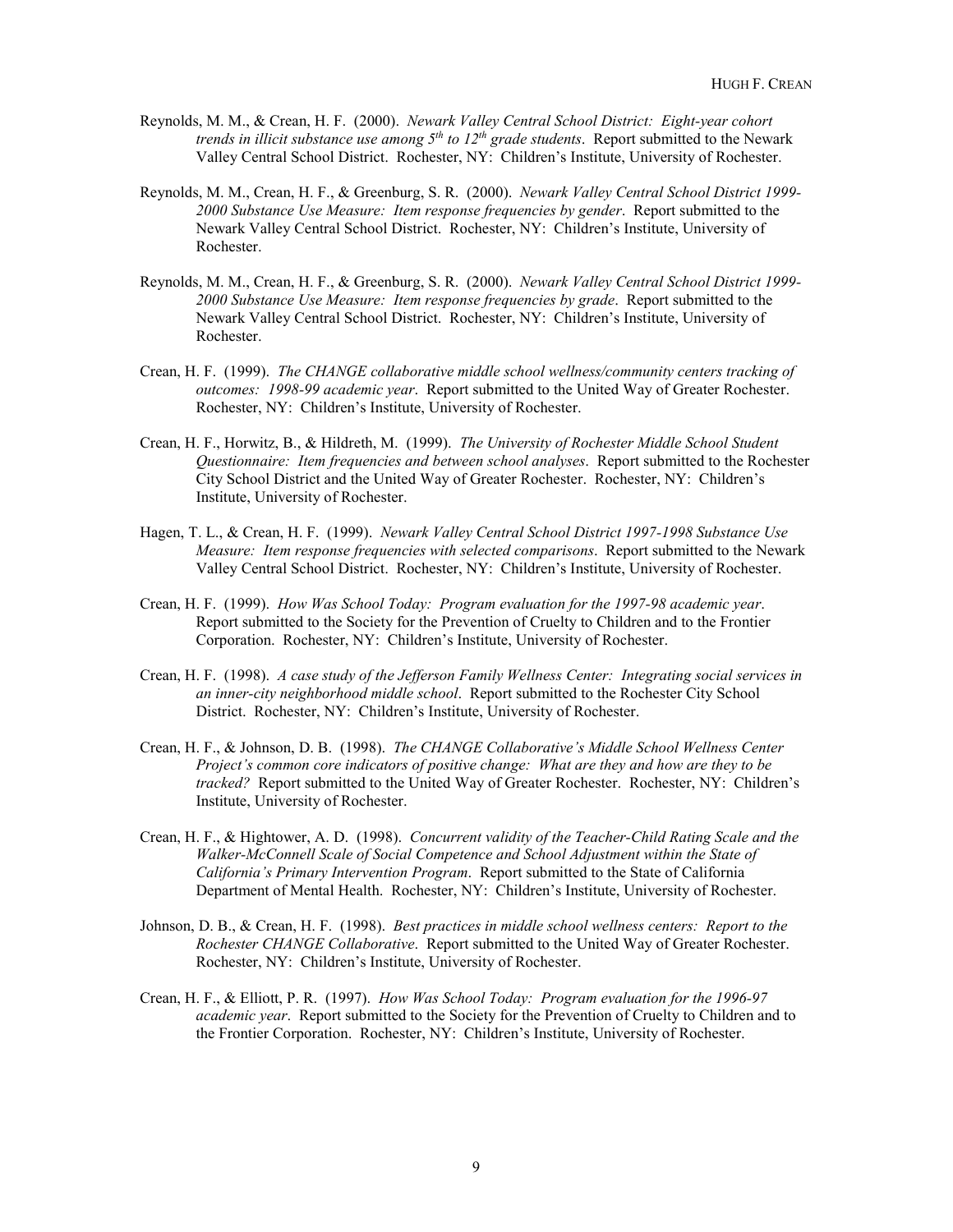- Crean, H. F., Hagen, T. L., Hightower, A. D., & Forman, E. (1997). *Three wave cohort trends and a longitudinal 2-year model: Prevalence and patterns of substance use in a sample of New York State rural and suburban fifth through twelfth grade students*. Report submitted to the New York State Office of Alcohol and Substance Abuse Services. Rochester, NY: Children's Institute, University of Rochester.
- Crean, H. F., & Lotyczewski, B. D. (1996). *An evaluation of the Early Mental Health Initiative's Primary Intervention Program and Enhanced Programs for the 1995-96 academic year*. Report submitted to the State of California Department of Mental Health. Rochester, NY: Children's Institute, University of Rochester.
- Crean, H. F., Hightower, A. D., & Allan, M. J. (1996). *Evaluation of the Rochester City School District's Early Childhood Centers for Children of Teen Parents Program*. Report submitted to the Rochester City School District. Rochester, NY: Children's Institute, University of Rochester.
- Crean, H. F., & Work, W. C. (1995). *A cross-sectional structural model of cocaine use in 5th through 10th grade students: A brief report on Year 4 of the Primary Mental Health Project efficacy studies*. Report submitted to the New York State Office of Alcohol and Substance Abuse Services. Rochester, NY: Children's Institute, University of Rochester.
- Crean, H. F., & Lotyczewski, B. D. (1995). *An evaluation of the Early Mental Health Initiative's Primary Intervention Program and Enhanced Primary Intervention Program for the 1994-95 academic year.* Report submitted to the State of California Department of Mental Health. Rochester, NY: Children's Institute, University of Rochester.
- Crean, H. F., Allan, M. J., Work, W. C., Hightower, A. D., & James, J. M. (1994). *Primary Mental Health Project efficacy study: 1992-93 report*. Report submitted to the New York State Office of Alcohol and Substance Abuse Services. Rochester, NY: Children's Institute, University of Rochester.
- Crean, H. F., Work, W. C., & Lotyczewski, B. D. (1994). *An evaluation of the State of California Early Mental Health Initiative's PIP and PIP Plus programs for the 1993-94 school year.* Report submitted to the State of California Department of Mental Health. Rochester, NY: Children's Institute, University of Rochester.

#### **PRESENTATIONS**

- Cross, W. F., West, J. C., Pisani, A. R., Crean, H. F., & Caine, E. D. (July, 2020). *Suicide prevention training for primary care providers: Simulation enhances skills.* Paper presented at the 2021 Society for Prevention Research Annual Meeting, Virtual.
- Bishop, T. M., Crean, H. F., Funderburk, J. S., Speed, K. J., & Pigeon, W. R. (June, 2020). *Early session*  effects of CBT-I on insomnia and depression. Poster presented at the 34<sup>th</sup> Annual Meeting of the Associated Professional Sleep Societies, L.L.C.,: Sleep 2020, Philadelphia, PA
- Speed, K. J., Crean, H. F., Bishop, T. M., Hoff, R. A., & Pigeon, W. R. (June, 2020). *Sleep disturbances in returning Veterans that are homeless and combat-exposed.* Post presented at the 34<sup>th</sup> Annual Meeting of the Associated Professional Sleep Societies, L.L.C.: Sleep 2020, Philadelphia, PA.
- Arcoleo, K., McGovern, C., Kaur, K., Halterman, J. S., Mammen, J., Crean, H. F., Rastogi, D., & Feldman, J. M. (October, 2019). *Concurrent Patterns of Children's Controller Medication Adherence and Quick Relief Medication Use and Relationship to Acute Healthcare Utilization.* Paper presented at the 26<sup>th</sup> Annual Meeting of the International Society for the Advancement of Respiratory Psychophysiology, Vevey, Switzerland.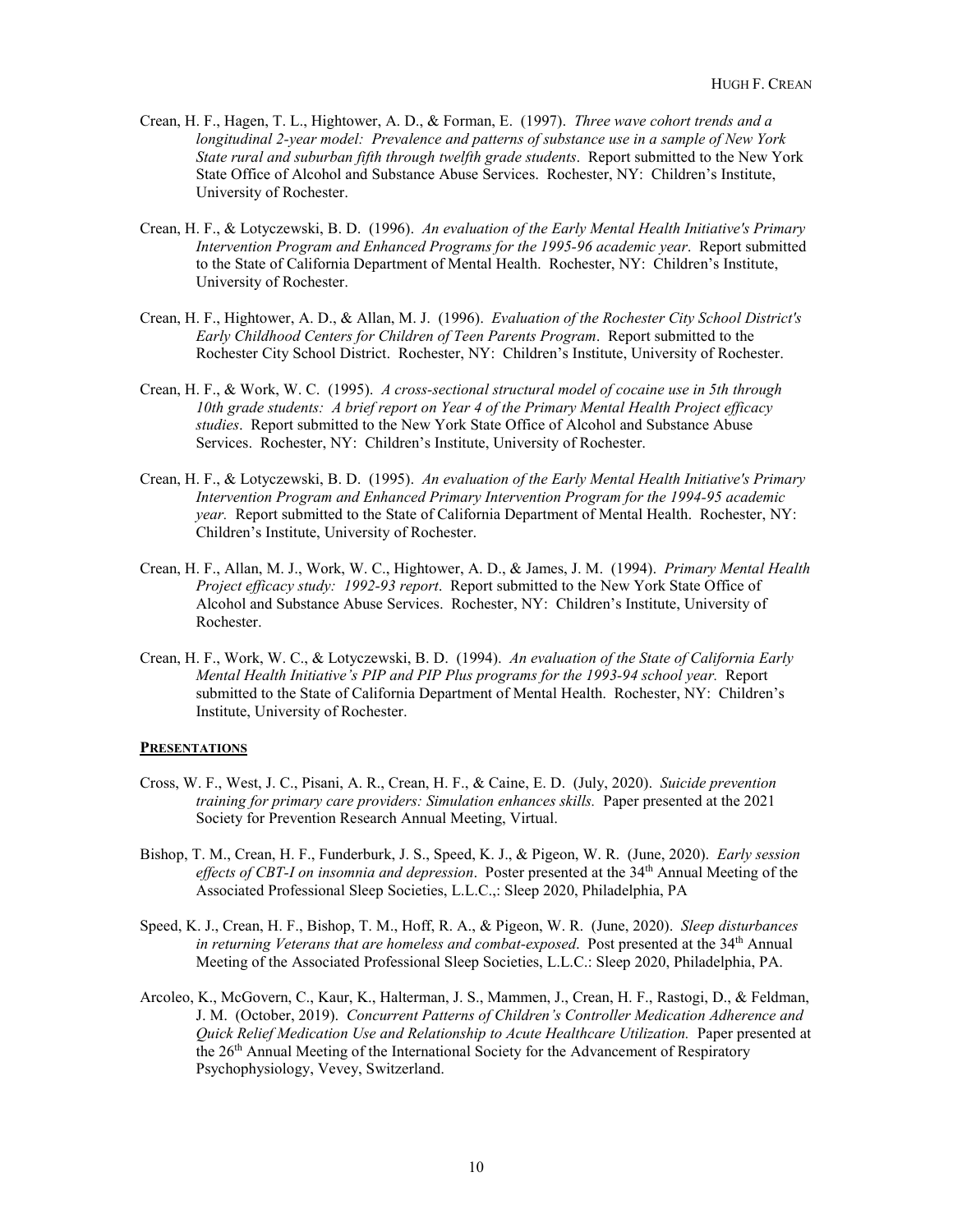- Li, Y. I., Cerulli, C., Heffner, K. L., Crean, H. F., Bishop, T. M., & Pigeon, W. R. (June, 2019). *Cognitive-Behavioral Therapy for insomnia in PTSD: Differential relationships with symptom clusters*. Poster presented at the 33rd Meeting of the Associated Professional Sleep Societies, L.L.C.: Sleep, 2019, San Antonio, TX.
- Leblanc, N., Crean, H. F., Nelson, L., Dyer, T., & McMahon, J. (2018). *Measuring racialized and homophobic stigma and violence in a sample of U.S. black men who have sex with men*. Poster presented at the American Public Health Association (APHA) 2018 Annual Meeting & Expo, San Diego, CA.
- Wang, J., Caprio, T. V., Seplaki, C. L., Crean, H. F., & Heffner, K. L. (November, 2018). *Preventing Rehospitalization in Older Patients: The Role of Specific Post-acute Home Health Services*. Poster Presented at The Gerontological Society of America's 70th Annual Scientific Meeting, Boston, MA.
- Wang, J., Caprio, T. V., Seplaki, C. L., Crean, H. F., & Heffner, K. L. (2018, September). *Preventing rehospitalization in older patients: The role of specific post-acute home health services.* Paper presented at the 2018 State of the Science Congress on Nursing Research - Precision Health, Washington, DC.
- Arcoleo, K., McGovern, C., Kaur, K., Halterman, J., Mammen, J, Crean, H. F., & Feldman, J. (2017, September).*Patterns of children's controller medication adherence over 1 year: Do we need to re-think our approach?* Paper presented at the International Society for the Advancement of Respiratory Psychophysiology, Lille, France.
- Pigeon, W. R., Funderburk, J., Bishop, T. M., & Crean, H. F. (2017., August). *A small randomized trial of CBT for insomnia among primary care patients endorsing suicidal ideation*. Paper presented at the 2017 U.S. Department of Defense (DoD)/U.S. Department of Veterans Affairs (VA) Suicide Prevention Conference, Denver, CO.
- Pigeon, W. R., Funderburk, J., Bishop, T. M., & Crean, H. F. (2017, July). *A small randomized trial of CBT for Insomnia among primary care patients endorsing suicidal ideation*. Poster presented at the 2017 HSR&D/QUERI National Conference, Arlington, VA.
- Trabold, N., Crean, H. F., Juskiewicz, I., Cerulli, C., Wittink, M., & Poleshuck, E. (2017, June). *Linkage to care in a high risk population of women*. Poster presented at the 4th Annual Department of Psychiatry Trainee Poster Session University of Rochester School of Medicine Department of Psychiatry, Rochester, NY.
- Pigeon, W. R., Crean, H. F., Cerulli, C., Walsh, P. G., Gallegos, A. M., Bishop, T. M., Casey, C., Gorman, C., Bui, A., Olenyk, C. & Heffner, K. L. (2017, June). *Does Cognitive Behavioral Therapy for Insomnia enhance the effects of Cognitive Processing Therapy for PTSD among survivors of interpersonal violence?* Paper presented at the 31st Annual Meeting of the Associated Professional Sleep Societies, Boston, MA
- Walsh, P. G., Olenyk, C., Cerulli, C., Bui, A., Heffner, K. L., Crean, H. F., Gallegos, A. M., & Pigeon, W. R. (2017, June). *Prevalence, associations and racial differences of posttraumatic stress disorder, insomnia, and depression among adults exposed to interpersonal violence.* Poster presented at the 31st Annual Meeting of the Associated Professional Sleep Societies, Boston, MA.
- Cross, W., West, J., Pisani, A., Crean, H. F., Nielsen, J., Kay, A., & Lavigne, T. (2017, June). *The impact of simulation on suicide prevention skills in a training program for primary care providers: Design and preliminary results from an RCT*. Paper presented at the 2017 Society for Prevention Research 25th Annual Meeting, Washington, DC.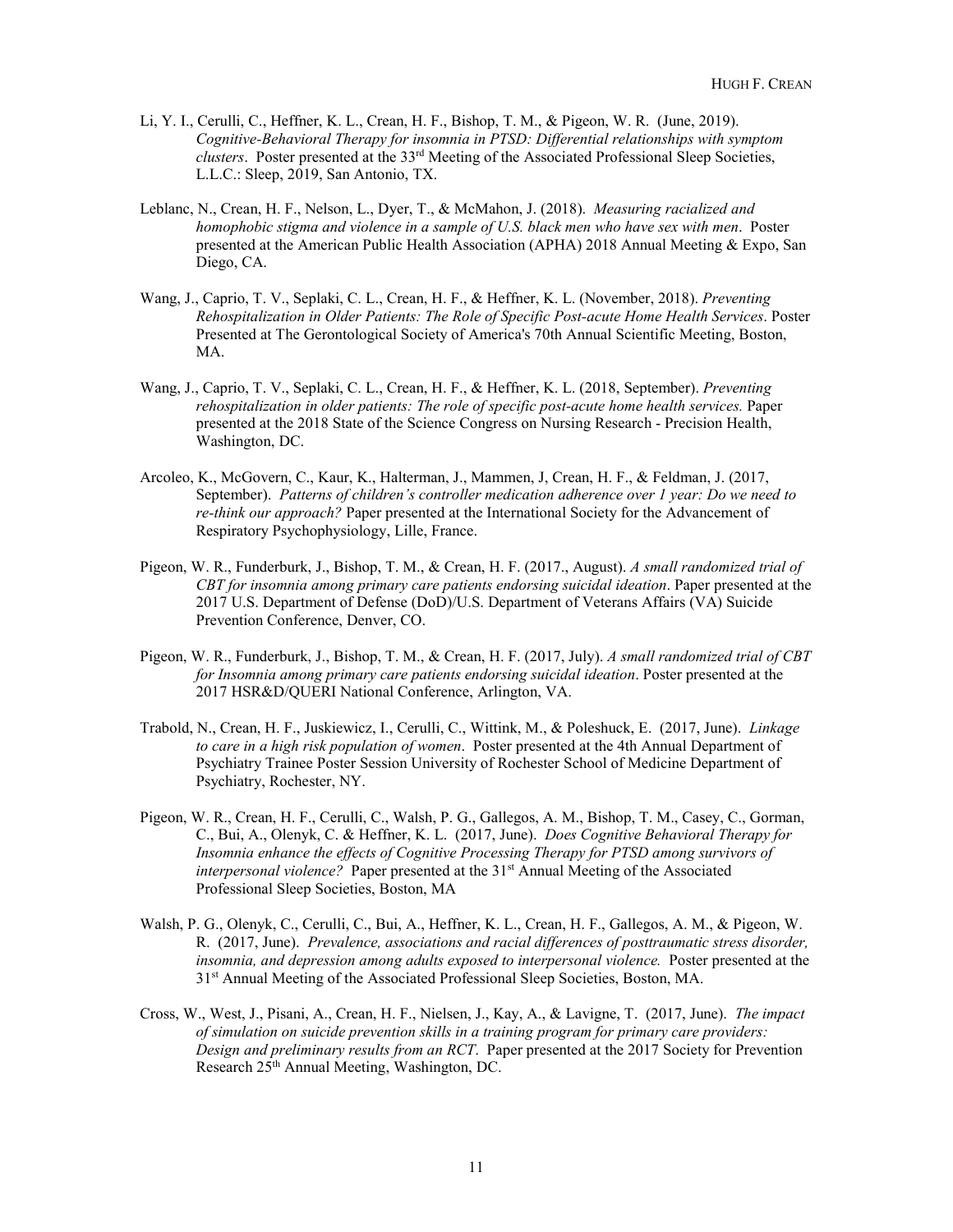- Martin, H. A., Ciurzynski, S., Noble, M., & Crean, H. F. (2017, May). *Evaluating the use of the Pediatric Early Warning Signs (PEWS) score in the pediatric emergency department to determine patient disposition.* Poster presented at the University of Rochester Medical Center's 2017 National Nurses' Week Best Practice Showcase. Rochester, NY.
- Wilde, M. H., Crean, H. F., McMahon, J. M., & Brasch, J. (2017, March). *How catheter associated urinary tract infection (CAUTI) and blockage are related in long-term indwelling urinary catheter users.* Paper presented at the 3rd Annual Congress on Urological Research & Education on the Aging Underactive Bladder. Washington, D.C.
- Crean, H. F. (2016, November). *Non-attendance in intervention research: The complier average causal effect model.* Presentation given at University of Rochester School of Nursing Research and Innovation Grand Rounds, Rochester, New York.
- Cross, W., West, J., Pisani, A., Crean, H. F., Nielsen, J., & Kay, A. (2016, September). *Suicide prevention training for primary care providers.* Poster presented at the 2016 New York State Suicide Prevention Conference, Albany, NY.
- Pigeon, W. R., Funderburk, J. S., Bishop, T. M., Crean, H. F., & Titus, C. (2016, June). *Results of a small randomized controlled trial comparing brief cognitive-behavioral therapy for insomnia to treatment as usual in primary care patients endorsing suicidal ideation*. Poster presented at the 30th Annual Meeting of the Associated Professional Sleep Societies, Denver, CO.
- Bui, A., Bishop, T. M., Heffner, K., Cerulli, C., Crean, H. F., & Pigeon, W. R. (2016, June). *Brief CBT-I disproportionally reduces depression, posttraumatic stress, and insomnia severity among survivors of intimate partner violence who are objective short sleepers*. Poster presented at the 30<sup>th</sup> Annual Meeting of the Associated Professional Sleep Societies, Denver, CO.
- Bui, A., Bishop, T. M., Cerulli, C., Crean, H. F., Heffner, K., & Pigeon, W. R. (2016, April). *Effects of cognitive-behavioral therapy for insomnia on subjective insomnia severity and objective REM sleep among survivors of interpersonal violence with posttraumatic stress disorder*. Poster presented at the 30th Annual National Conference on Undergraduate Research. Asheville, NC.
- Crean, H. F. Crawl-King, C., Seibold-Simpson, S., Jambon, M., & Kreipe, R. E. (2015, August). *Project THRIVE (Teens Helping Reinvent Identity, Values, and Empowerment): A replication of the Teen Outreach Program© in urban recreation centers.* Paper presented at the Office of Adolescent Health Teen Pregnancy Prevention (TPP) Program Tier 1 Evaluation Briefing Meeting. Washington, DC.
- Pigeon, W. R., Funderburk, J., Bishop, T. M., Crean, H. F. (2015, July). *Development, results and refinement of a primary care-based insomnia intervention for depressed veterans with and without suicidal ideation*. Paper presented at the 2015 HSR&D/QUERI National Conference, Philadelphia, PA.
- Pigeon, W. R., Cerulli, C., Crean, H. F., Gallegos, A. M., Nelson, L., Casey, C., Gorman, C., Walsh, P., Seehuus, M., Hoh. B., Akinpelu, N., Bui, A., Bishop, T., & Heffner, K. (2015, June). *Cognitive-Behavioral Therapy for Insomnia for survivors of interpersonal violence who subsequently receive Cognitive Processing Therapy.* Poster will be presented at the 29<sup>th</sup> Annual Meeting of the Associated Professional Sleep Societies, Seattle, WA.
- Gallegos, A. M., Heffner, K., Bui, A., Cerulli, C., Crean, H. F., Walsh, P., Gorman, C., Casey, C., Akinpelu, N., & Pigeon, W. R. (2015, June). *Association of posttraumatic stress disorder severity to REM and slow wave sleep among survivors of interpersonal violence with PTSD*. Poster presented at the 29th Annual Meeting of the Associated Professional Sleep Societies, Seattle, WA.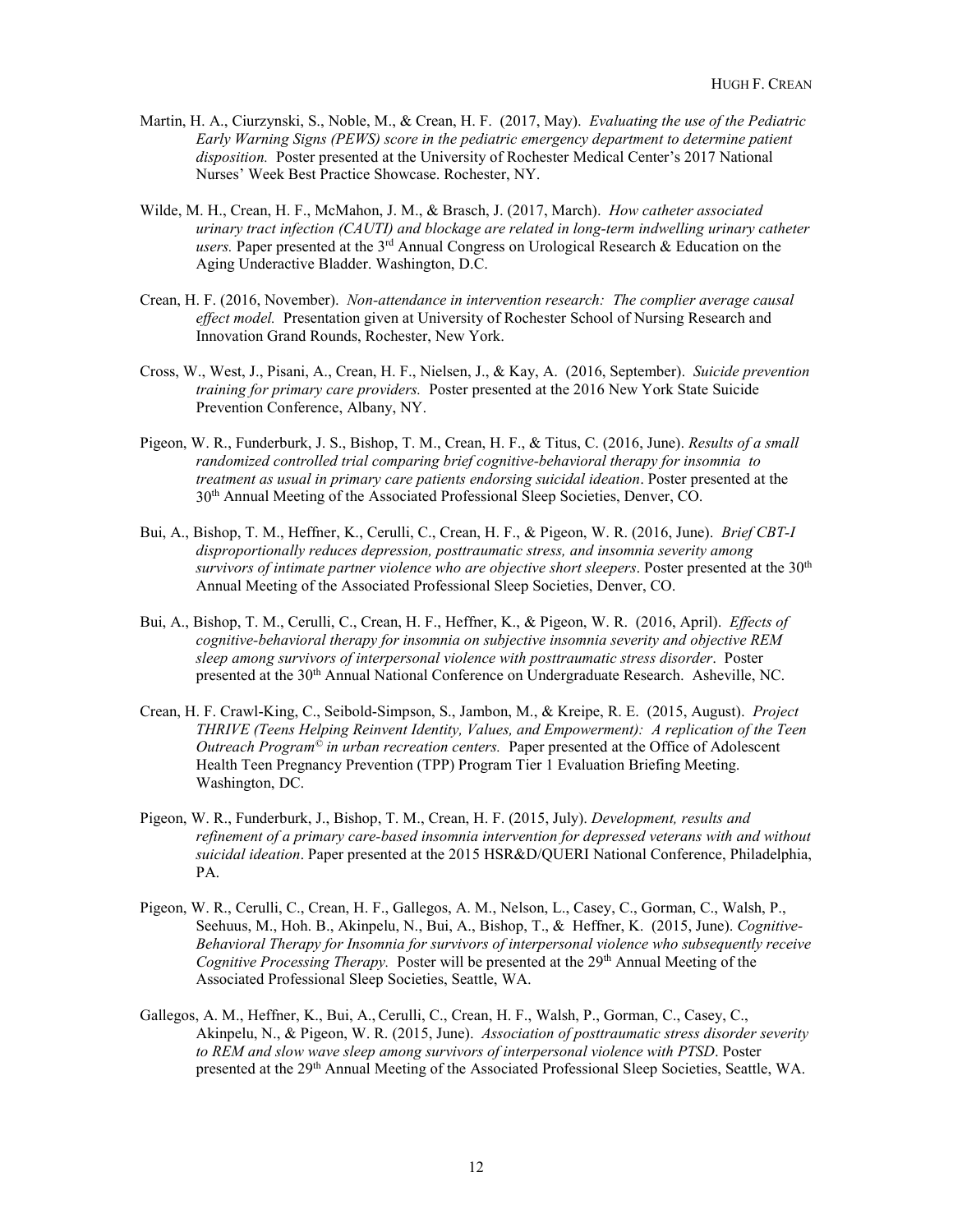- Poleshuck, E., Crean, H. F., Danzo, S., Wittink, M., Juskiewicz, I., & Cerulli, C. (2015, March). *Promote-W: Electronic screening for psychosocial needs among perinatal women*. Paper presented at the International Congress for Women's Mental Health, Tokyo, Japan.
- Jambon, M., Seibold-Simpson, S. Crean, H. F., & Kreipe, R. C. (2015, March). *Bi-directional associations between social trust and friendship quality in early to middle adolescence.* Poster presented at the 2015 Society for Research in Child Development Biennial Meeting, Philadelphia, Pennsylvania.
- Crean, H. F. (2014, December). *Place-based randomized trials: How many places do we need?* Presentation given at University of Rochester School of Nursing Research and Innovation Grand Rounds, Rochester, New York.
- Cerulli, C., Cross, W., & Crean, H. F. (2014, July). *Domestic violdence hotline study: Creating opportunities for suicide prevention.* Paper presented at the 2014 International Family Violence and Child Victimization Research Conference, Portsmouth, New Hampshire.
- Seibold-Simpson, S. M., Jambon, M., Crean, H. F., & Kreipe, R. E. (2013, November). *Social disorder, social cohesion, and adolescent health behaviors.* Paper presentation presented at the American Public Health Association Annual Meeting, Boston, Massachusetts.
- Boyle, L., Noyes, K., Seplaki, C., Simning, A., Podgorski, C., Crean, H. F., Porsteinsson, A. P., & Conwell, Y. (2012, March). *The prevalence and characteristics of executive dysfunction in older adults receiving aging services care management.* Poster presented at the American Association for Geriatric Psychiatry 2012 Annual Meeting, Washington, DC.
- Seibold-Simpson, S., Kreipe, R. H., Crean, H. F., & DeBruyn, H. (2012, March). *Longitudinal teen pregnancy prevention research: Key features of successful community-academic partnerships.*  Poster presented at the 2012 Society for Adolescent Health and Medicine Annual Meeting, New Orleans, Louisiana.
- Seibold-Simpson, S., Campbell, J., Kreipe, R. H., Crawl-King, C., Crean, H. F., & DeBruyn, H. (2012, March). *Effective community-level, cross-sector partnerships in teen pregnancy prevention*. Paper presented at the 2nd Annual Office of Adolescent Health Teen Pregnancy Prevention Conference, Baltimore, Maryland.
- Podgorski, C., Boyle, L., Woodhams, J., Crean, H. F., & Conwell, Y. (2011, November). *Family dynamics and Alzheimer's Association contact: A pilot study of parents with new dementia diagnosis and their adult children.* Poster presented at the Gerontological Society of America's 64th Annual Scientific Meeting, Boston, Massachusetts.
- Morrison-Beedy, D., Carey, M. P., Crean, H. F., & Jones, S. (2010, April). *HIV-related risk among lowincome adolescent girls: Lifetime and recent experiences.* Poster presented at The Integration of Arts and Sciences Society for Adolescent Health and Medicine 2010 Annual Meeting, Toronto, Ontario.
- Crean, H. F., Lee, S. H., & Forbes-Jones, E. L. (2009, May). *Fidelity of the PATHS prevention curriculum: Are we at the school, classroom, and/or individual student level?* Poster presented at the 2009 Society for Prevention Research 17<sup>th</sup> Annual Meeting, Washington, DC.
- Melnyk, B. M., Fischbeck-Feinstein, N., Belyea, M., & Crean, H. F. (2008, October). The efficacy of the COPE Program on one- and two-year cognitive outcomes of prematurely born children. In B. M. Melnyk (Chair), *Advancing the science and care of premature infants and parents*. Symposium conducted at the 2008 National State of the Science in Nursing Research, Washington, DC.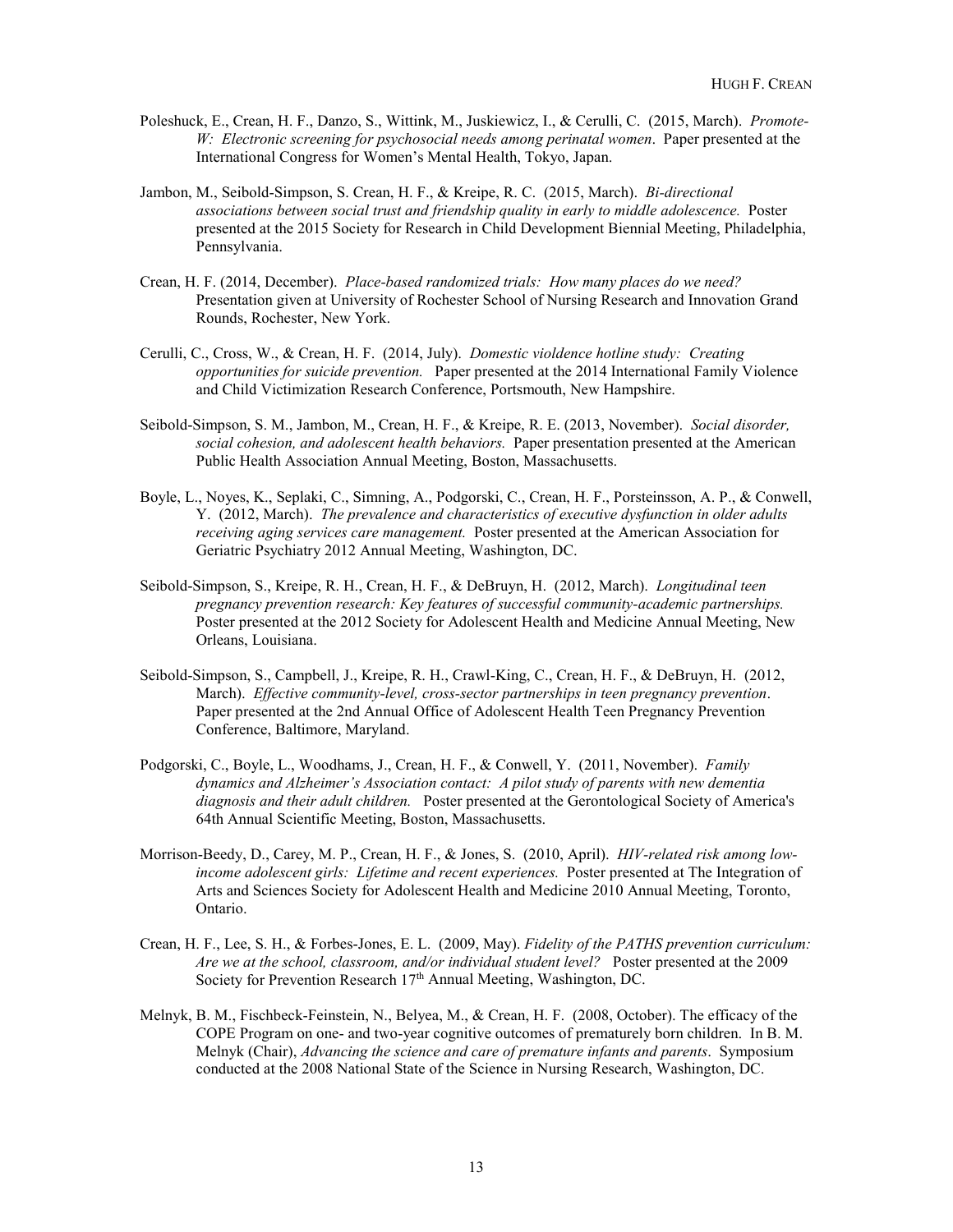- Crean, H. F., Melnyk, B. M., & Fischbeck-Feinstein, N. (2008, October). Internalizing and externalizing behavior problems of prematurely born children at 3 years of age: An integrative model of the COPE Program. In B. M. Melnyk (Chair), *Advancing the science and care of premature infants and parents*. Symposium conducted at the 2008 National State of the Science in Nursing Research, Washington, DC.
- Fischbeck-Feinstein, N., Crean, H. F., & Melnyk, B. M. (2008, October). Maternal reports of parental conflict and resolution in the COPE randomized controlled trial. In B. M. Melnyk (Chair), *Advancing the science and care of premature infants and parents*. Symposium conducted at the 2008 National State of the Science in Nursing Research, Washington, DC.
- Crean, H. F., Forbes-Jones, E., Masciale, J., & Johnson, D. (2008, May). PATHS to Children's Social and Character Development: Are students' social information processes changing? If so, for whom? In T. M. Haegerich (Chair), *School wide interventions to promote social and character development: Preliminary findings from the Social and Character Development Place-Based Randomized Trial.* Symposium conducted at the 2008 Society for Prevention Research 16<sup>th</sup> Annual Meeting, San Francisco, California.
- Melnyk, B. M., Fischbeck-Feinstein, N., Fairbanks, E., Alpert-Gillis, L., & Crean, H. F. (2007, November). Maternal anxiety and depression following a premature infant's discharge from the NICU: An integrative model of the COPE program. In B. M. Melnyk (Chair), *Improving outcomes of preterms and parents with the COPE Program: Explanatory effects, cost outcomes,*  and implementation strategies. Symposium conducted at the 39<sup>th</sup> Biennial Convention of the Sigma Theta Tau International Honor Society of Nursing. Baltimore, Maryland.
- Fischbeck-Feinstein, N., Melnyk, B. M., Crean, H. F., & Fairbanks, E. (2007, November). The COPE NICU Program for parents and preterm infants: Direct healthcare NICU costs and savings. In B. M. Melnyk (Chair), *Improving outcomes of preterms and parents with the COPE Program: Explanatory effects, cost outcomes, and implementation strategies.* Symposium conducted at the 39<sup>th</sup> Biennial Convention of the Sigma Theta Tau International Honor Society of Nursing. Baltimore, Maryland .
- Fairbanks, E., Melnyk, B. M., Fischbeck-Feinstein, N., & Crean, H. F. (2007, November). Translating the COPE Program into clinical practice: The challenges of research implementation. In B. M. Melnyk (Chair), *Improving outcomes of preterms and parents with the COPE Program: Explanatory effects, cost outcomes, and implementation strategies*. Symposium conducted at the 39th Biennial Convention of the Sigma Theta Tau International Honor Society of Nursing. Baltimore, Maryland.
- Crean, H. F., Forbes-Jones, E. L.,& Metzger, A. P. (2007, June). *PATHS to Children's Social and Character Development: Preliminary Effects on Students' Social Information Processing Abilities.* Poster presented at the 2007 Institute of Education Sciences Research Conference, Washington, DC.
- Crean, H. F., Forbes-Jones, E., & Metzger, A. P. (2007, March). PATHS to Children's Social and Character Development: Preliminary questions and findings. In E. Metz & T. M. Haegerich (Chairs), *The effects of school-wide interventions to promote social and character development*. Symposium conducted at the 2007 Society for Research in Child Development Biennial Meeting, Boston, Massachusetts.
- Metzger, A. P., Crean, H. F., & Forbes-Jones, E. (March, 2007). *Longitudinal patterns in early adolescent extracurricular activity participation*. Paper presented at the 2007 Society for Research in Child Development Biennial Meeting, Boston, Massachusetts.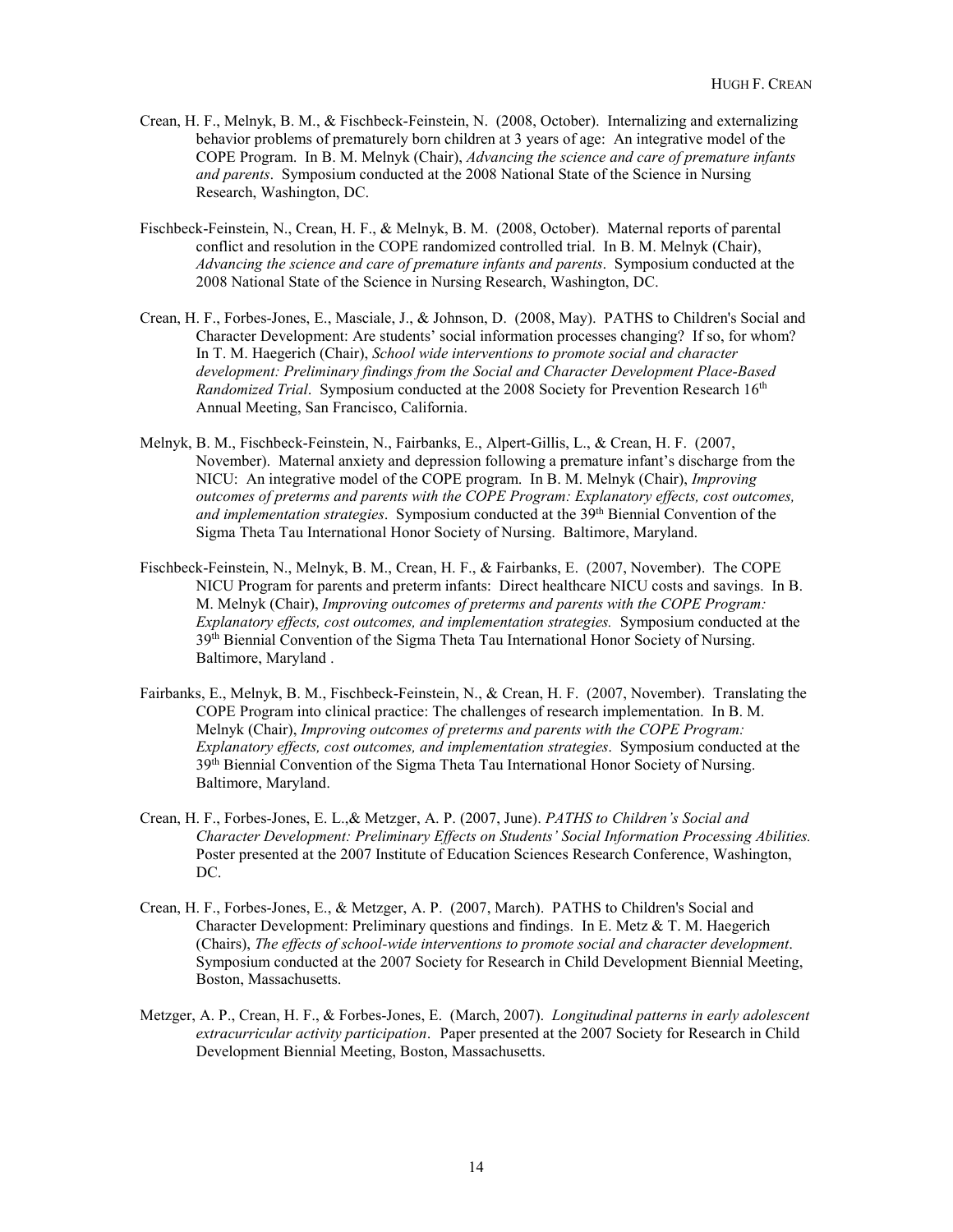- Melnyk, B. M., Fischbeck-Feinstein, N., Alpert-Gillis, L., Crean, H. F., & Fairbanks, E. (2006, October). *Creating Opportunities for Parent Empowerment (COPE): Program effects on parents of low birthweight (LBW) premature infants and neonatal intensive care unit length of stay*. Paper presented at the 2006 State of the Science Congress in Nursing Research, Washington, DC.
- Crean, H. F., Forbes-Jones, E. L., Metzger, A. P., & Johnson, D. (2006, June). *Demographic differences in children's social-information processing variables*. Paper presented at the 2006 Institute of Education Sciences Research Conference, Washington, DC.
- Johnson, D. B., & Crean, H. F. (2005, April). *Developing and maintaining relationships with schools for multi-site research*. Paper presented at the Society for Research on Child Development Biennial Meeting, Atlanta, Georgia.
- Crean, H. F. (2004, November). *An introduction to structural equation modeling and growth curve*  analysis. Paper presented at the 42<sup>nd</sup> Annual Eric F. Gardner Conference. Auburn, New York.
- Melnyk, B. M., Crean, H. F., Fischbeck-Feinstein, N., & Alpert-Gillis, L. (2004, October). *Explanatory effects of the COPE (Creating Opportunities for Parent Empowerment) Program on critically ill children and mothers*. Paper presented at the National Congress on the State of the Science in Nursing Research annual meeting. Washington, DC.
- Crean, H. F., & Fischbeck-Feinstein, N. (2003, June). *Selected analyses for intervention studies*. Seminar presented at Nuts and Bolts of Designing, Conducting, Analyzing, and Funding Intervention Studies, School of Nursing, University of Rochester, Rochester, New York.
- Smetana, J. G., Crean, H. F., & Campione, N. (2003, April). *African-American adolescents' and parents' changing conceptions of parental authority*. Paper presented at the Society for Research in Child Development biennial meeting. Tampa, Florida
- Crean, H. F., & Fischbeck-Feinstein, N. (2002, June). *Selected analyses for intervention studies*. Seminar presented at Nuts and Bolts of Designing, Conducting, Analyzing, and Funding Intervention Studies, School of Nursing, University of Rochester, Rochester, New York.
- Crean, H. F. (2001, April). *Pro-social behaviors and early adolescent delinquent behaviors: The mediating influences of individual strengths and adult support*. Paper presented at the Society for Research in Child Development biennial meeting. Minneapolis, Minnesota.
- Crean, H. F. (2001, April). *Full-service schools: Who gets the services?* Paper presented at the Society for Research in Child Development biennial meeting. Minneapolis, Minnesota.
- Crean, H. F. (1997, November). *Program evaluation and research: Understanding results from the Primary Mental Health Project*. Seminar presentation at the Primary Mental Health Project's Annual Training Conference. Rochester, New York.
- Crean, H. F. (1995, October). *The State of California's Primary Intervention Program and Enhanced Primary Intervention Program: Understanding local program evaluation results*. Workshop presented at the State of California's Early Mental Health Initiatives Annual Training Conference. Costa Mesa & Sacramento, California.
- Crean, H. F. (1995, October). *Presenting local program evaluation results: A discussion of what works and what doesn't*. Workshops presented at the State of California's Early Mental Health Initiatives Annual Training Conference. Costa Mesa & Sacramento, California.
- Work, W. C., & Crean, H. F. (1994, October). *Understanding the Primary Intervention Program local program evaluation results*. Workshop presented at the State of California's Early Mental Health Initiatives Annual Training Conference. San Jose & Costa Mesa, California.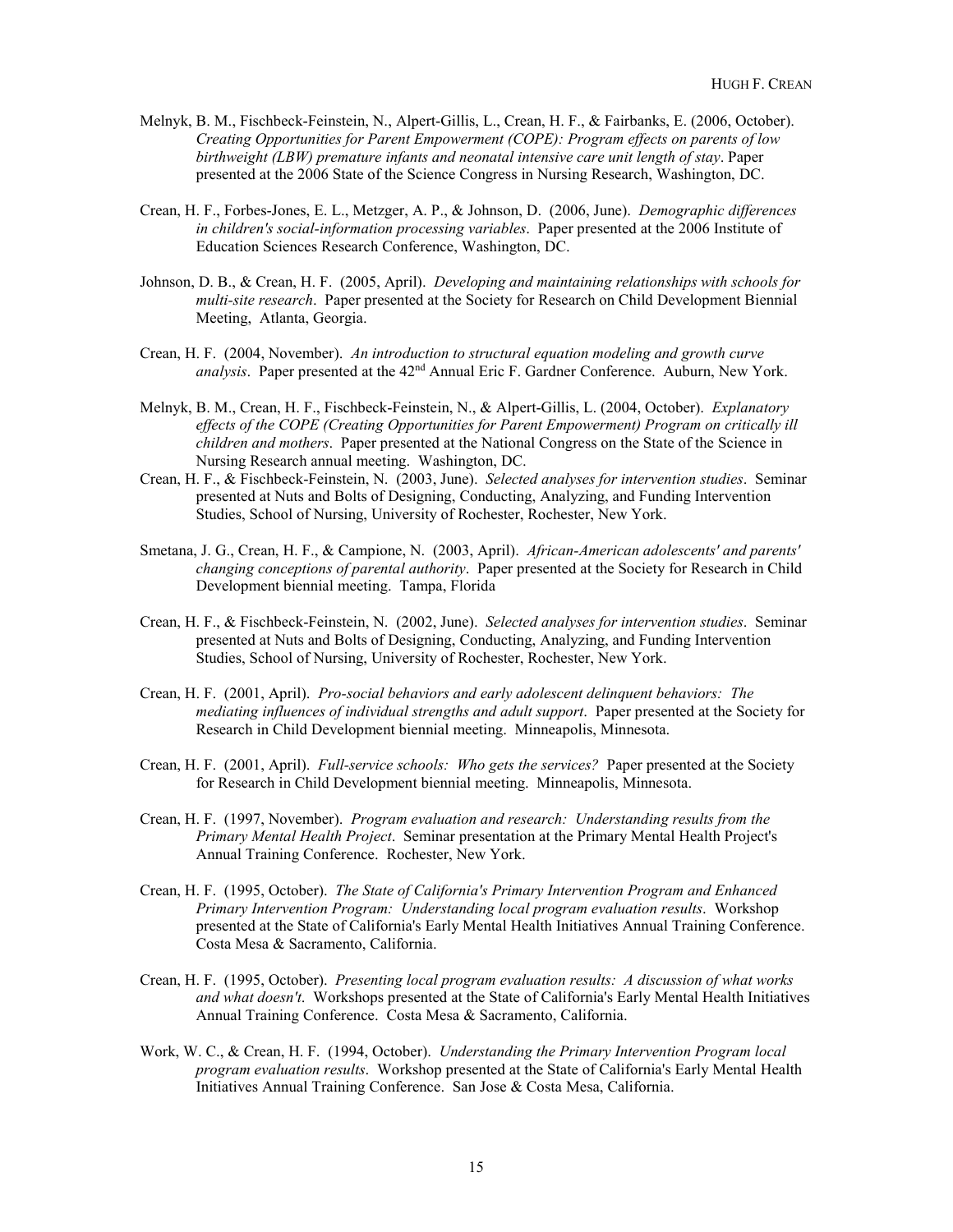- Crean, H. F. (1992, August). Risk and protective factors in young adolescence: Implications for prevention. In I. Iscoe (Chair), *The challenge of community care: Creativity, collaboration, and commitment*. Symposium conducted at the annual meetings of the American Psychological Association, Washington, DC.
- Crean, H. F. (1991, June). *Hassles, negative life events, and the moderating effects of coping and social support: A comparative analysis*. Paper presented at the Third Biennial Conference on Community Research and Action, Tempe, Arizona.
- Crean, H. F. (1991, June). Criminal justice in Texas: The mentally ill in the jails and prisons. In I. Iscoe (Chair), *Deinstitutionalization revisited: Implications for community research and action*. Symposium conducted at the Third Biennial Conference on Community Research and Action, Tempe, Arizona.
- Crean, H. F. (1990, April). Student training in community psychology. In I. Iscoe (Chair), *Community psychology: Alive and well after twenty-five years*. Symposium conducted at the annual meetings of the Southwestern Psychological Association, Dallas, Texas.
- Crean, H. F. (1990, April). Integrating textbook experience with real-world settings. In J. Anderson (Chair), *Community psychology in applied settings*. Symposium conducted at the annual meetings of the Southwestern Psychological Association, Dallas, Texas.
- Crean, H. F. (1990, April). Public academic liaison (PAL): An approach to integrating university researchers and human service agencies. In C. Burdsal (Chair), *Trials and tribulations of applying research in agency settings*. Symposium conducted at the annual meetings of the Southwestern Psychological Association, Dallas, Texas.

#### **GRANTS/CONTRACTS**

| Improving Sleep as a Strategy to Reduce Suicide Risk<br>Among at-Risk Veterans: A Real World Clinical Trial | $2017 - 2021$ |
|-------------------------------------------------------------------------------------------------------------|---------------|
| Co-Investigator                                                                                             |               |
| U.S. Department of Veterans Affairs Health Services Research & Development                                  |               |
| Grant funded at xxxx to the Canandaigua VA Medical Center Center of Excellence for Suicide                  |               |
| Prevention (I01HX002183/VA/HSRD)                                                                            |               |
| Healing Through Education, Advocacy and Law (HEAL) to Respond to Violence                                   | $2016 - 2019$ |
| Co-Investigator                                                                                             |               |
| Patient Centered Outcomes Research Institute                                                                |               |
| Grant funded at 2.0 million to the University of Rochester Medical Center                                   |               |
| Department of Psychiatry (IHS-1507-31543)                                                                   |               |
| Cognitive Training to Protect Immune Systems of Older Caregivers                                            | $2016 - 2020$ |
| Co-Investigator                                                                                             |               |
| National Institute of Health                                                                                |               |
| Grant funded at 2.2 million to the University of Rochester Medical Center                                   |               |
| Department of Psychiatry (1R01AG049764-01A1)                                                                |               |
| Enhancing Patient Safety Through Simulation: A Randomized Controlled                                        |               |
| Trial of Suicide Prevention for Primary Care Providers in Training                                          | $2015 - 2018$ |
| Co-Investigator                                                                                             |               |
| Agency for Health Care Research and Quality                                                                 |               |
| Grant funded at 750 thousand to the University of Rochester Medical Center                                  |               |
| Department of Psychiatry (R18HS024224)                                                                      |               |
|                                                                                                             |               |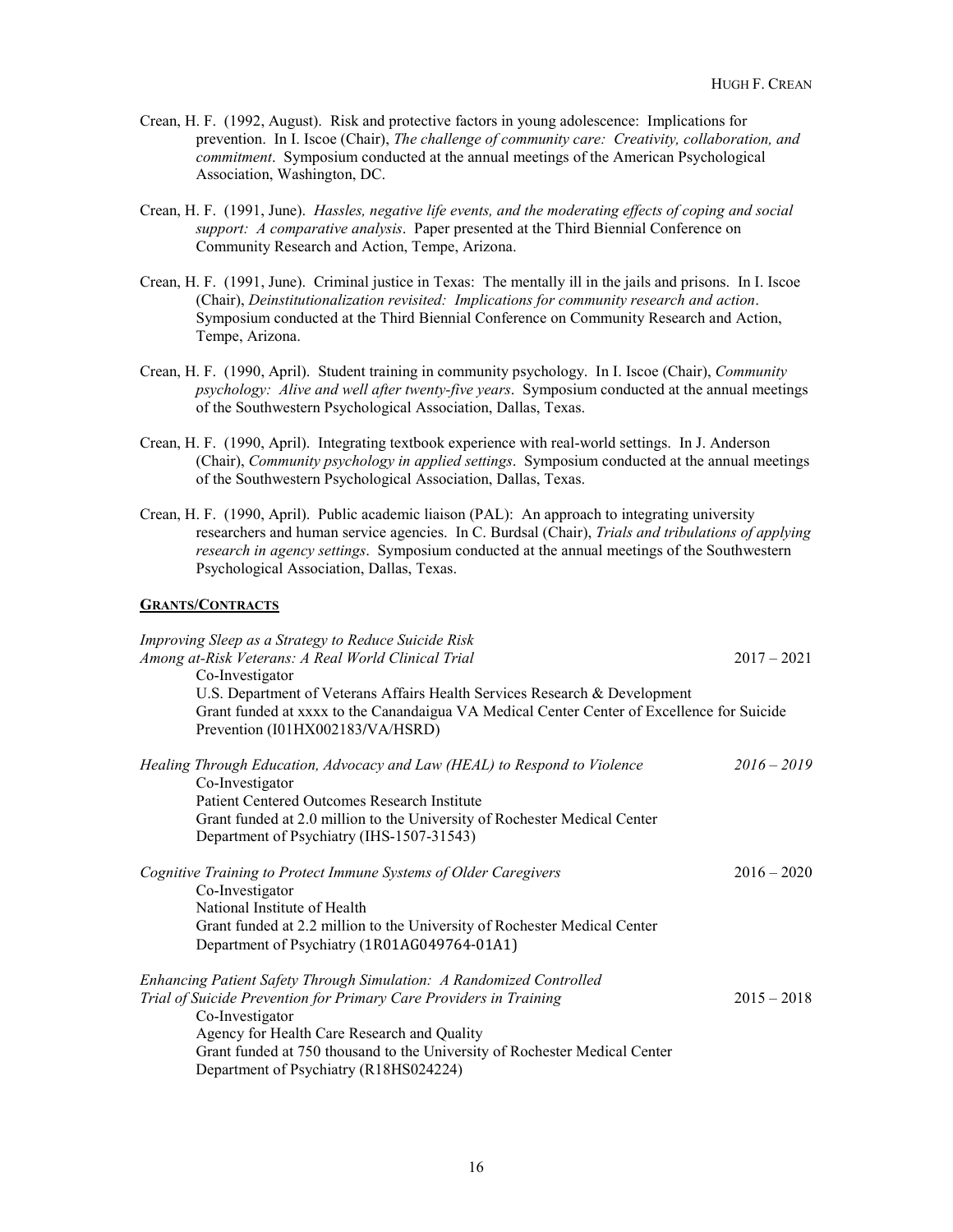| <b>Patient Priorities and Community Context:</b>                                                                       |               |
|------------------------------------------------------------------------------------------------------------------------|---------------|
| Navigation for Disadvantaged Women with Depression<br>Co-Investigator                                                  | $2013 - 2016$ |
| Patient Centered Outcomes Research Institute                                                                           |               |
| Grant funded at 1.9 million to the University of Rochester Medical Center                                              |               |
| Department of Psychiatry (AD-12-4261)                                                                                  |               |
| Injury Control Research Center for Suicide Prevention                                                                  | $2012 - 2017$ |
| Co-Investigator                                                                                                        |               |
| Center for Disease Control and Prevention<br>Grant funded at 4.2 million to the University of Rochester Medical Center |               |
| Department of Psychiatry (R49CE002093)                                                                                 |               |
| Managing Sleep Symptoms and Modifying Mechanisms of Traumatic Stress<br>Co-investigator                                | $2012 - 2016$ |
| National Institute of Nursing Research - National Institutes of Health                                                 |               |
| Grant funded at 1.5 million to the University of Rochester Medical Center                                              |               |
| Department of Psychiatry (R01NR013909)                                                                                 |               |
| City of Rochester Teen Outreach Program ( $TOP^m$ ) Evaluation                                                         | $2010 - 2016$ |
| Principal Investigator<br>Evaluation Subcontract to University of Rochester School of Nursing                          |               |
| Department of Health and Human Services/Office of Adolescent Health                                                    |               |
| Grant funded at 7.5 million to the City of Rochester                                                                   |               |
| Department of Recreation and Youth Services (TP1AH000046)                                                              |               |
| PATHS to Children's Social and Character Development:                                                                  | $2003 - 2009$ |
| A Clinical Trial of a School-Based Preventive Intervention                                                             |               |
| Co-Principal Investigator                                                                                              |               |
| Institute of Education Sciences/Center for Disease Control and Prevention                                              |               |
| Grant funded at 2.3 million to the Children's Institute (R305L030165).                                                 |               |
| Tracking Outcomes for the Rochester City School District's                                                             | $1999 - 2003$ |
| Middle Schools Family Support Centers                                                                                  |               |
| Principal Investigator<br>United Way of Greater Rochester                                                              |               |
| Evaluation grant funded at \$80,000/year.                                                                              |               |
| Development and Implementation of Common Evaluation Measures                                                           | 1997          |
| and Tracking System For The Rochester City School District's                                                           |               |
| Middle Schools Family Support Centers                                                                                  |               |
| Principal Investigator                                                                                                 |               |
| United Way of Greater Rochester                                                                                        |               |
| Evaluation grant funded at \$35,000.                                                                                   |               |
| The How Was School Today program:                                                                                      | $1999 - 2003$ |
| A Family-Centered Approach to Strengthening the Educational Experiences                                                |               |
| of Poor Inner-City Children and Their Families                                                                         |               |
| Principal Investigator                                                                                                 |               |
| Frontier Corporation                                                                                                   |               |
| Local evaluation funded for a two year period at \$24,000/year.                                                        |               |